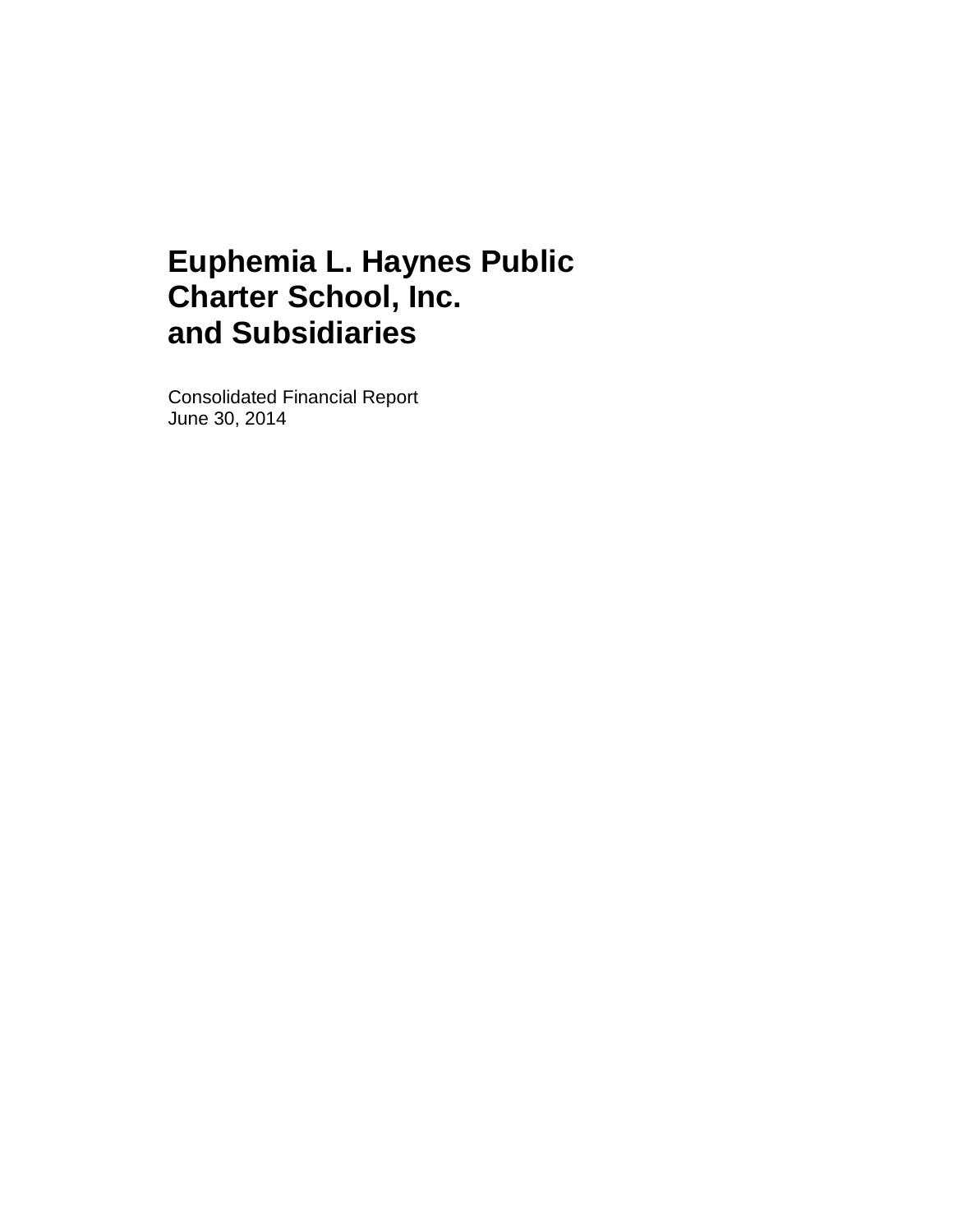#### **Contents**

| Independent Auditor's Report on the Financial Statements      | $1 - 2$  |
|---------------------------------------------------------------|----------|
| <b>Financial Statements</b>                                   |          |
| Consolidated balance sheets                                   | 3        |
| Consolidated statement of activities - 2014                   | 4        |
| Consolidated statement of activities - 2013                   | 5        |
| Consolidated statements of cash flows                         | 6        |
| Notes to consolidated financial statements                    | $7 - 19$ |
| Independent Auditor's Report on the Supplementary Information | 20       |
| Supplementary Information                                     |          |
| Consolidating balance sheet                                   | 21       |
| Consolidating statement of activities                         | 22       |
| Consolidated schedule of functional expenses                  | 23       |
|                                                               |          |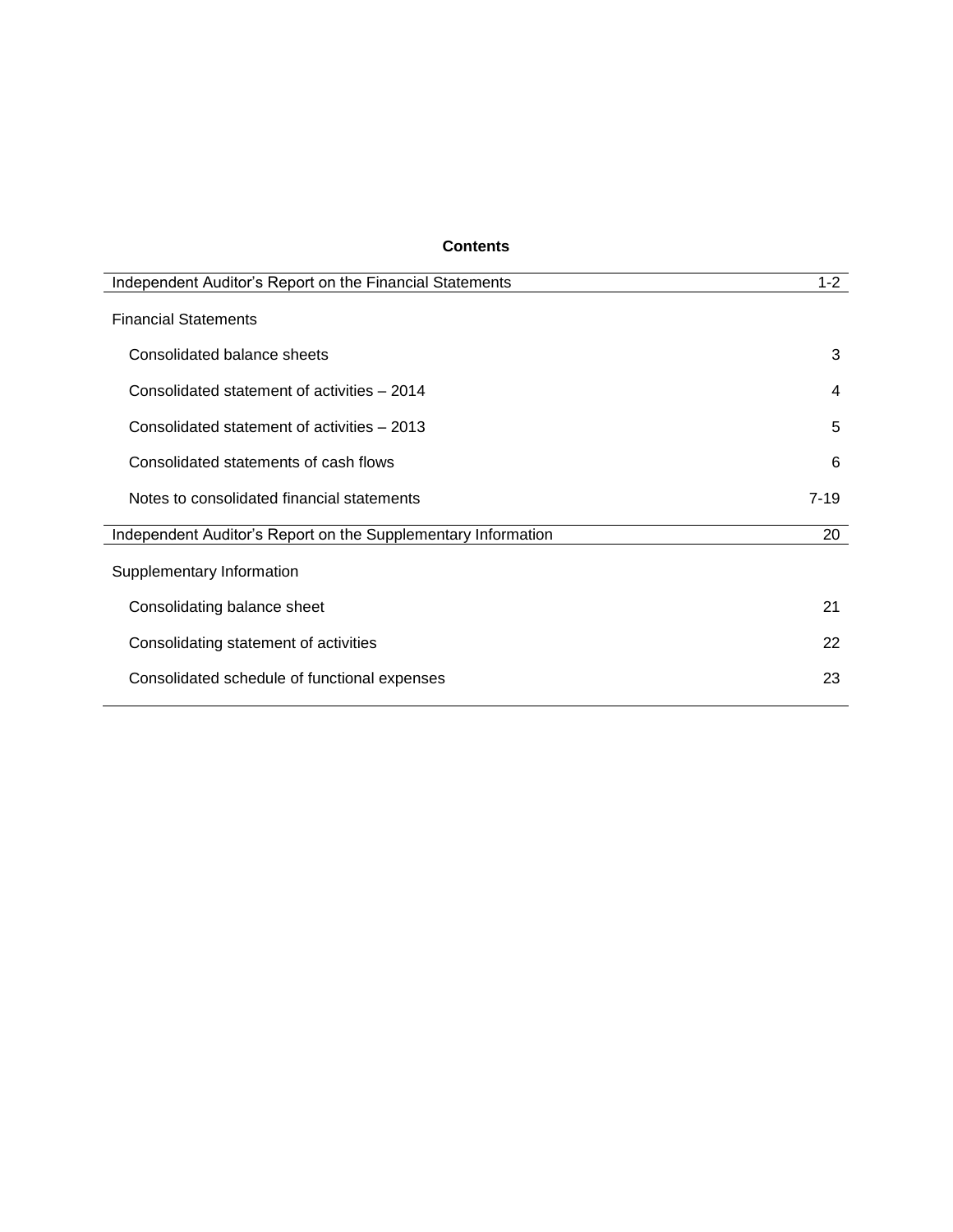

**Independent Auditor's Report on the Financial Statements**

To the Board of Trustees Euphemia L. Haynes Public Charter School, Inc. Washington, D.C.

#### **Report on Financial Statements**

We have audited the accompanying consolidated financial statements of Euphemia L. Haynes Public Charter School, Inc. and Subsidiaries (collectively, the Organization) which comprise the consolidated balance sheets as of June 30, 2014 and 2013, the related consolidated statements of activities and cash flows for the years then ended, and the related notes to the consolidated financial statements.

#### **Management's Responsibility for the Financial Statements**

Management is responsible for the preparation and fair presentation of these consolidated financial statements in accordance with accounting principles generally accepted in the United States of America; this includes the design, implementation, and maintenance of internal control relevant to the preparation and fair presentation of consolidated financial statements that are free from material misstatement, whether due to fraud or error.

#### **Auditor's Responsibility**

Our responsibility is to express an opinion on these consolidated financial statements based on our audits. We conducted our audits in accordance with auditing standards generally accepted in the United States of America. Those standards require that we plan and perform the audit to obtain reasonable assurance about whether the consolidated financial statements are free from material misstatement.

An audit involves performing procedures to obtain audit evidence about the amounts and disclosures in the consolidated financial statements. The procedures selected depend on the auditor's judgment, including the assessment of the risks of material misstatement of the consolidated financial statements, whether due to fraud or error. In making those risk assessments, the auditor considers internal control relevant to the entity's preparation and fair presentation of the consolidated financial statements in order to design audit procedures that are appropriate in the circumstances, but not for the purpose of expressing an opinion on the effectiveness of the entity's internal control. Accordingly, we express no such opinion. An audit also includes evaluating the appropriateness of accounting policies used and the reasonableness of significant accounting estimates made by management, as well as evaluating the overall presentation of the consolidated financial statements.

We believe that the audit evidence we have obtained is sufficient and appropriate to provide a basis for our audit opinion.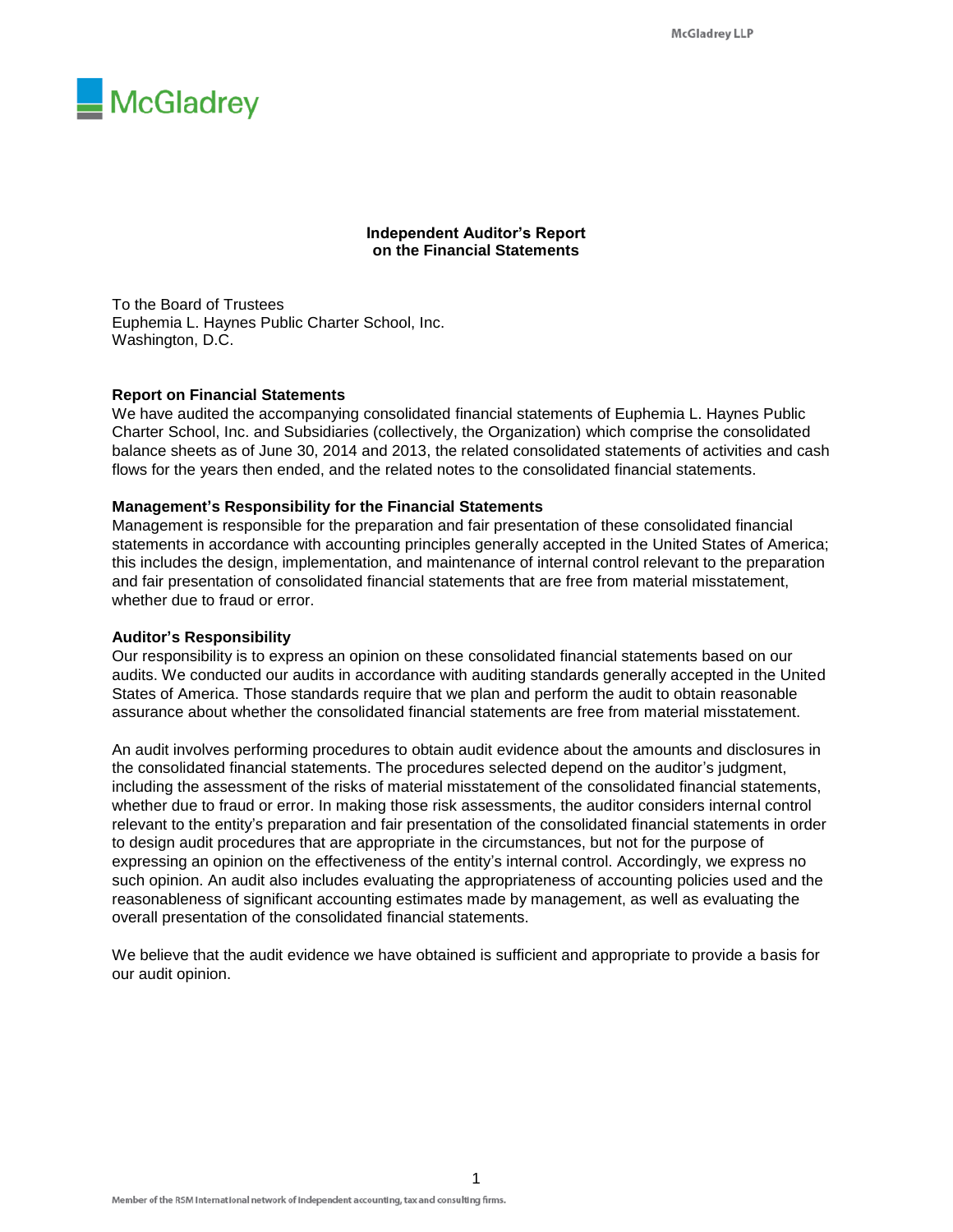#### **Opinion**

In our opinion, the consolidated financial statements referred to above present fairly, in all material respects, the financial position of Euphemia L. Haynes Public Charter School, Inc. and Subsidiaries as of June 30, 2014 and 2013, and the changes in their net assets and their cash flows for the years then ended in accordance with accounting principles generally accepted in the United States of America.

McGladrey LLP

Gaithersburg, Maryland October 31, 2014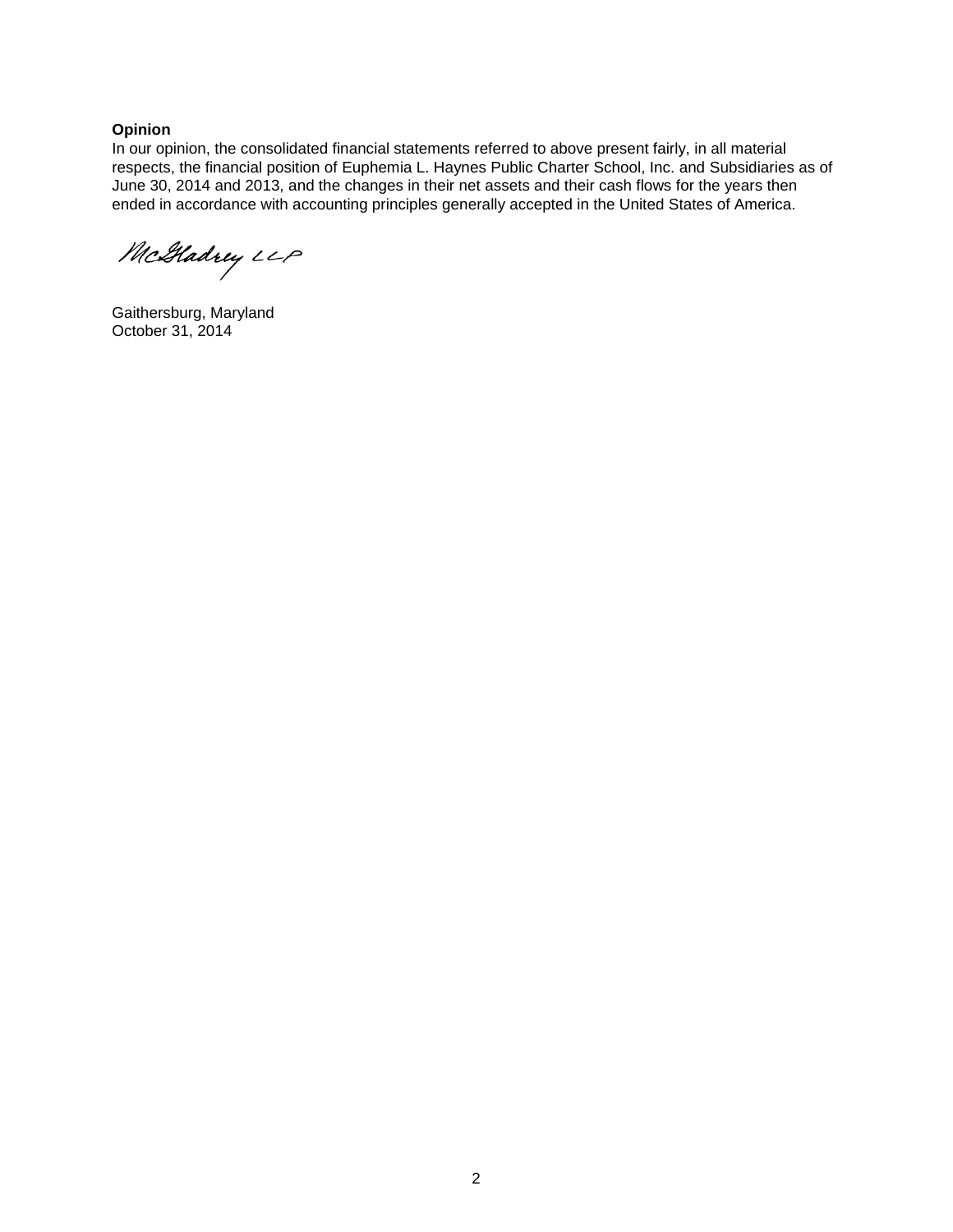## **Consolidated Balance Sheets June 30, 2014 and 2013**

| <b>Assets</b>                                                                                                                                                                                                                                                                                                                                                                        | 2014                                                                                                                | 2013                                                                                                               |
|--------------------------------------------------------------------------------------------------------------------------------------------------------------------------------------------------------------------------------------------------------------------------------------------------------------------------------------------------------------------------------------|---------------------------------------------------------------------------------------------------------------------|--------------------------------------------------------------------------------------------------------------------|
| <b>Current Assets</b>                                                                                                                                                                                                                                                                                                                                                                |                                                                                                                     |                                                                                                                    |
| Cash and cash equivalents                                                                                                                                                                                                                                                                                                                                                            | \$<br>3,795,040                                                                                                     | \$<br>3,288,381                                                                                                    |
| Accounts receivable                                                                                                                                                                                                                                                                                                                                                                  | 253,312                                                                                                             | 338,309                                                                                                            |
| Promises to give                                                                                                                                                                                                                                                                                                                                                                     | 44,875                                                                                                              | 98,875                                                                                                             |
| Grants receivable                                                                                                                                                                                                                                                                                                                                                                    | 1,120,491                                                                                                           | 1,089,593                                                                                                          |
| Prepaid expenses                                                                                                                                                                                                                                                                                                                                                                     | 199,852                                                                                                             | 290,250                                                                                                            |
| <b>Total current assets</b>                                                                                                                                                                                                                                                                                                                                                          | 5,413,570                                                                                                           | 5,105,408                                                                                                          |
| <b>Restricted Cash</b>                                                                                                                                                                                                                                                                                                                                                               | 2,975,413                                                                                                           | 2,878,091                                                                                                          |
| Prepaid Grant, Net of Current Portion                                                                                                                                                                                                                                                                                                                                                |                                                                                                                     | 155,591                                                                                                            |
| Loan Issuance Costs, Net                                                                                                                                                                                                                                                                                                                                                             | 3,026,452                                                                                                           | 3,333,845                                                                                                          |
| Property and Equipment, Net                                                                                                                                                                                                                                                                                                                                                          | 35,368,042                                                                                                          | 36,860,251                                                                                                         |
| Deposits                                                                                                                                                                                                                                                                                                                                                                             | 1,640                                                                                                               | 3,325                                                                                                              |
| Loan Receivable                                                                                                                                                                                                                                                                                                                                                                      | 7,380,291                                                                                                           | 7,267,936                                                                                                          |
|                                                                                                                                                                                                                                                                                                                                                                                      | 54,165,408                                                                                                          | \$<br>55,604,447                                                                                                   |
| <b>Liabilities and Net Assets</b><br><b>Current Liabilities</b><br>Accounts payable and accrued expenses<br>Current portion of grant payable<br>Current portion of notes payable<br>Deferred revenue<br><b>Total current liabilities</b><br><b>Accrued Rent</b><br>Grant Payable, Net of Current Portion and Discount<br>Notes Payable, Net of Current Portion<br>Bonds Payable, Net | \$<br>849,363<br>458,014<br>6,134,040<br>32,008<br>7,473,425<br>1,529,812<br>40,324,113<br>12,619,561<br>61,946,911 | \$<br>981,263<br>600,674<br>927,403<br>2,509,340<br>1,173,918<br>439,693<br>44,392,935<br>12,378,203<br>60,894,089 |
| Commitments and Contingencies (Notes 12 and 13)                                                                                                                                                                                                                                                                                                                                      |                                                                                                                     |                                                                                                                    |
| Net Assets (Deficit)<br>Unrestricted:<br>Euphemia L. Haynes Public Charter School, Inc.<br>Noncontrolling interests in ELH QALICB LLC                                                                                                                                                                                                                                                | 561,504<br>(8,884,243)<br>(8,322,739)                                                                               | 1,590,559<br>(7, 436, 902)                                                                                         |
| Temporarily restricted                                                                                                                                                                                                                                                                                                                                                               | 541,236                                                                                                             | (5,846,343)<br>556,701                                                                                             |
|                                                                                                                                                                                                                                                                                                                                                                                      | (7, 781, 503)                                                                                                       | (5, 289, 642)                                                                                                      |
|                                                                                                                                                                                                                                                                                                                                                                                      |                                                                                                                     |                                                                                                                    |
|                                                                                                                                                                                                                                                                                                                                                                                      | 54,165,408                                                                                                          | \$<br>55,604,447                                                                                                   |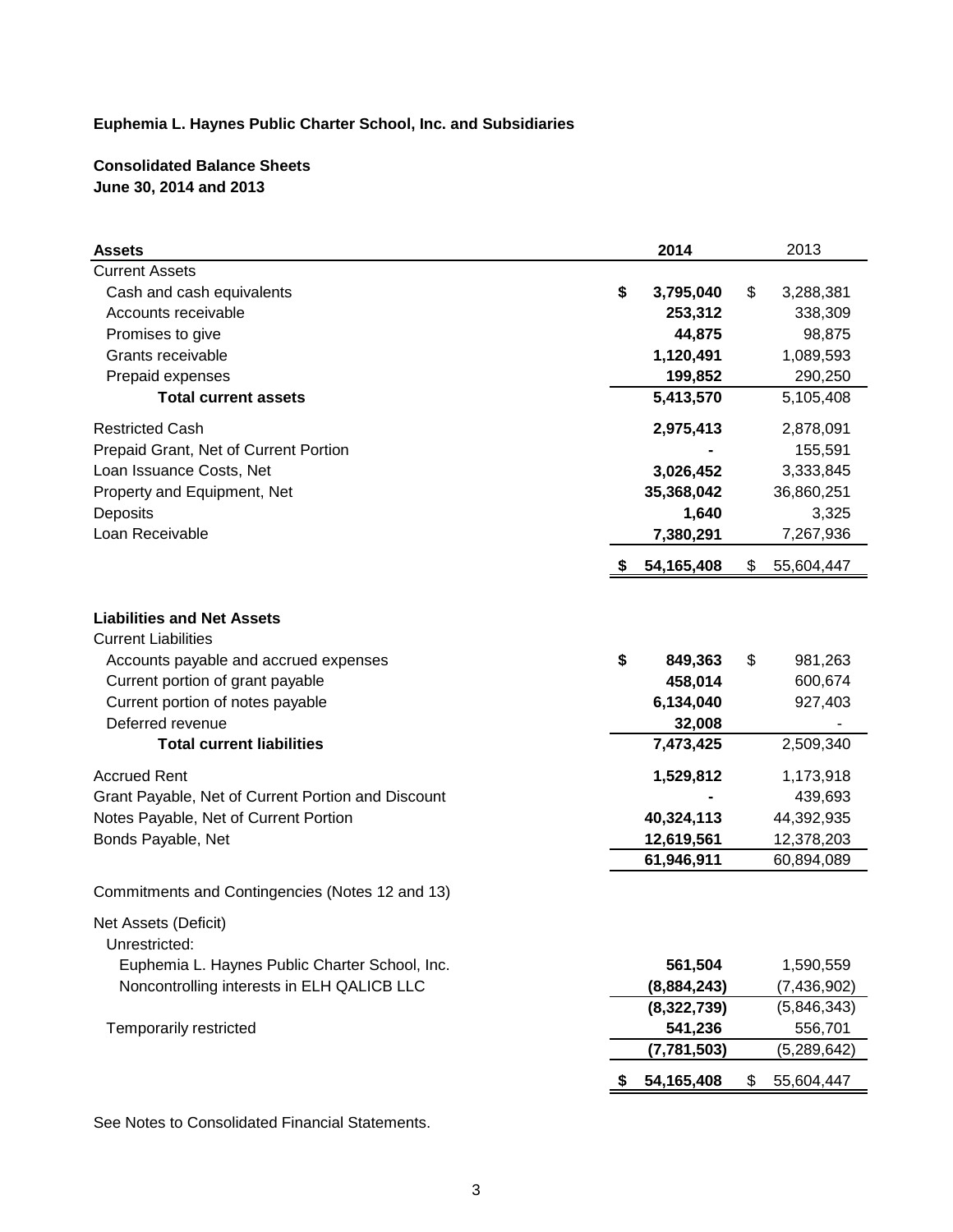# **Consolidated Statement of Activities Year Ended June 30, 2014 (With Comparative Totals for 2013)**

|                                          | 2014 |                     |    |                    |   |               |                   |
|------------------------------------------|------|---------------------|----|--------------------|---|---------------|-------------------|
|                                          |      |                     |    | <b>Temporarily</b> |   |               | 2013              |
|                                          |      | <b>Unrestricted</b> |    | <b>Restricted</b>  |   | <b>Total</b>  | Total             |
| Revenue and Support                      |      |                     |    |                    |   |               |                   |
| Pupil allocation                         | \$   | 19,395,850          | \$ |                    | S | 19,395,850    | \$<br>17,244,333  |
| Other grants                             |      | 524,169             |    | 765,429            |   | 1,289,598     | 674,133           |
| Federal grants                           |      | 2,107,077           |    |                    |   | 2,107,077     | 3,103,931         |
| Contributions                            |      | 339,482             |    |                    |   | 339,482       | 1,108,885         |
| Program revenue                          |      | 242,978             |    |                    |   | 242,978       | 326,446           |
| Interest income                          |      | 613,068             |    |                    |   | 613,068       | 602,563           |
| Rental revenue                           |      | 9,596               |    |                    |   | 9,596         | 494               |
| Net assets released from restrictions    |      | 780,894             |    | (780, 894)         |   |               |                   |
| <b>Total revenue and support</b>         |      | 24,013,114          |    | (15, 465)          |   | 23,997,649    | 23,060,785        |
| <b>Expenses</b>                          |      |                     |    |                    |   |               |                   |
| Program services                         |      | 25,215,999          |    |                    |   | 25,215,999    | 24,660,678        |
| General and administrative               |      | 639,991             |    |                    |   | 639,991       | 707,525           |
| Fundraising                              |      | 550,020             |    |                    |   | 550,020       | 592,010           |
| <b>Total expenses</b>                    |      | 26,406,010          |    | ۰                  |   | 26,406,010    | 25,960,213        |
| <b>Change in net assets</b>              |      | (2,392,896)         |    | (15, 465)          |   | (2,408,361)   | (2,899,428)       |
| Net Assets (Deficit)                     |      |                     |    |                    |   |               |                   |
| <b>Beginning</b>                         |      | (5,846,343)         |    | 556,701            |   | (5,289,642)   | (2,306,714)       |
| Distributions to noncontrolling interest |      | (83, 500)           |    |                    |   | (83, 500)     | (83, 500)         |
| Ending                                   |      | (8,322,739)         | \$ | 541,236            |   | (7, 781, 503) | \$<br>(5,289,642) |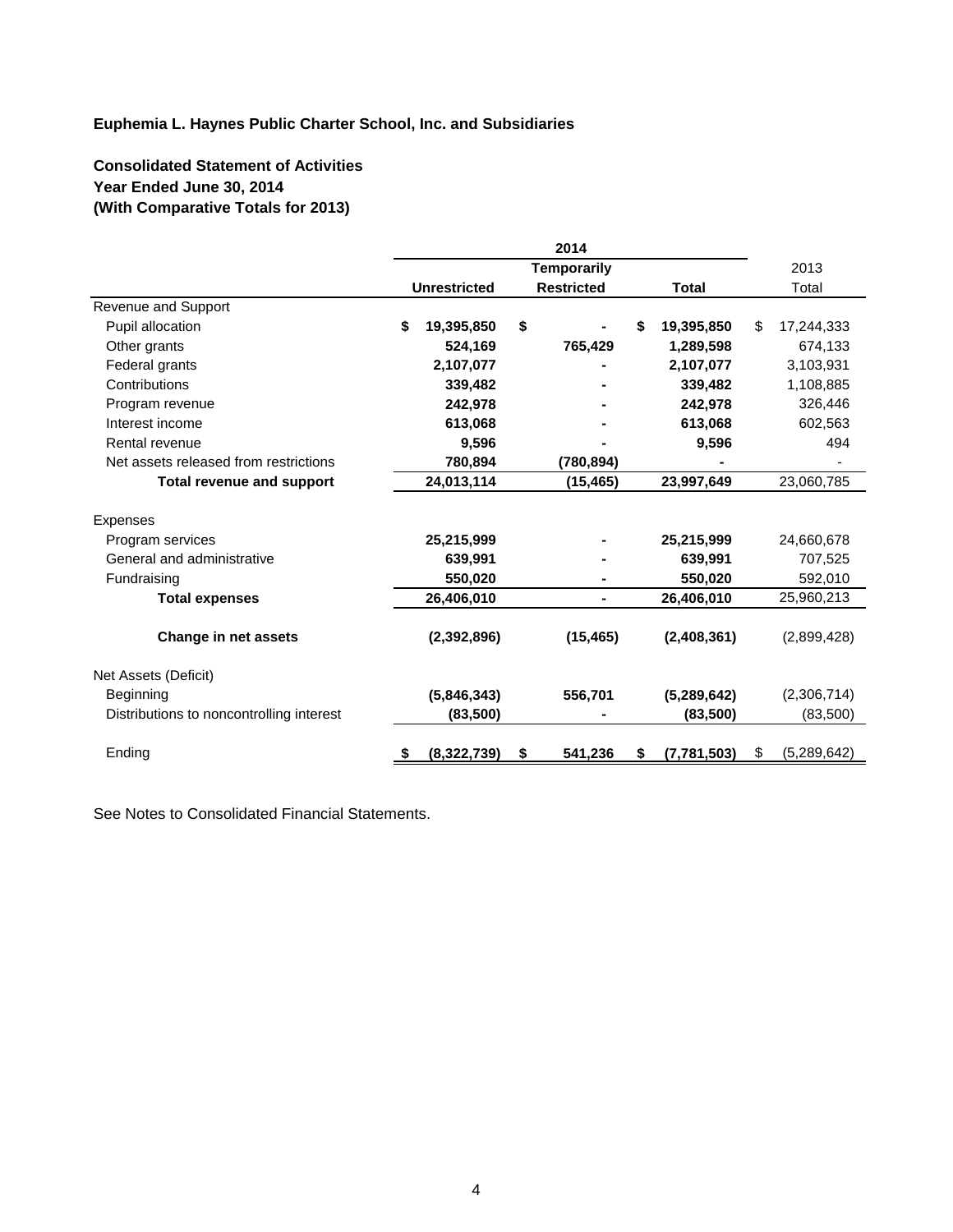## **Consolidated Statement of Activities Year Ended June 30, 2013**

|                                          | Temporarily                |               |    |            |       |             |
|------------------------------------------|----------------------------|---------------|----|------------|-------|-------------|
|                                          | Unrestricted<br>Restricted |               |    |            | Total |             |
| Revenue and Support                      |                            |               |    |            |       |             |
| Pupil allocation                         | \$                         | 17,244,333    | \$ |            | \$    | 17,244,333  |
| Other grants                             |                            | 94,320        |    | 579,813    |       | 674,133     |
| Federal grants                           |                            | 3,103,931     |    |            |       | 3,103,931   |
| Contributions                            |                            | 689,075       |    | 419,810    |       | 1,108,885   |
| Program revenue                          |                            | 326,446       |    |            |       | 326,446     |
| Interest income                          |                            | 602,563       |    |            |       | 602,563     |
| Rental revenue                           |                            | 494           |    |            |       | 494         |
| Net assets released from restrictions    |                            | 740,352       |    | (740, 352) |       |             |
| <b>Total revenue and support</b>         |                            | 22,801,514    |    | 259,271    |       | 23,060,785  |
| <b>Expenses</b>                          |                            |               |    |            |       |             |
| Program services                         |                            | 24,660,678    |    |            |       | 24,660,678  |
| General and administrative               |                            | 707,525       |    |            |       | 707,525     |
| Fundraising                              |                            | 592,010       |    |            |       | 592,010     |
| <b>Total expenses</b>                    |                            | 25,960,213    |    |            |       | 25,960,213  |
| <b>Change in net assets</b>              |                            | (3, 158, 699) |    | 259,271    |       | (2,899,428) |
| Net Assets (Deficit)                     |                            |               |    |            |       |             |
| Beginning                                |                            | (2,604,144)   |    | 297,430    |       | (2,306,714) |
| Distributions to noncontrolling interest |                            | (83,500)      |    |            |       | (83,500)    |
| Ending                                   |                            | (5,846,343)   | \$ | 556,701    | \$    | (5,289,642) |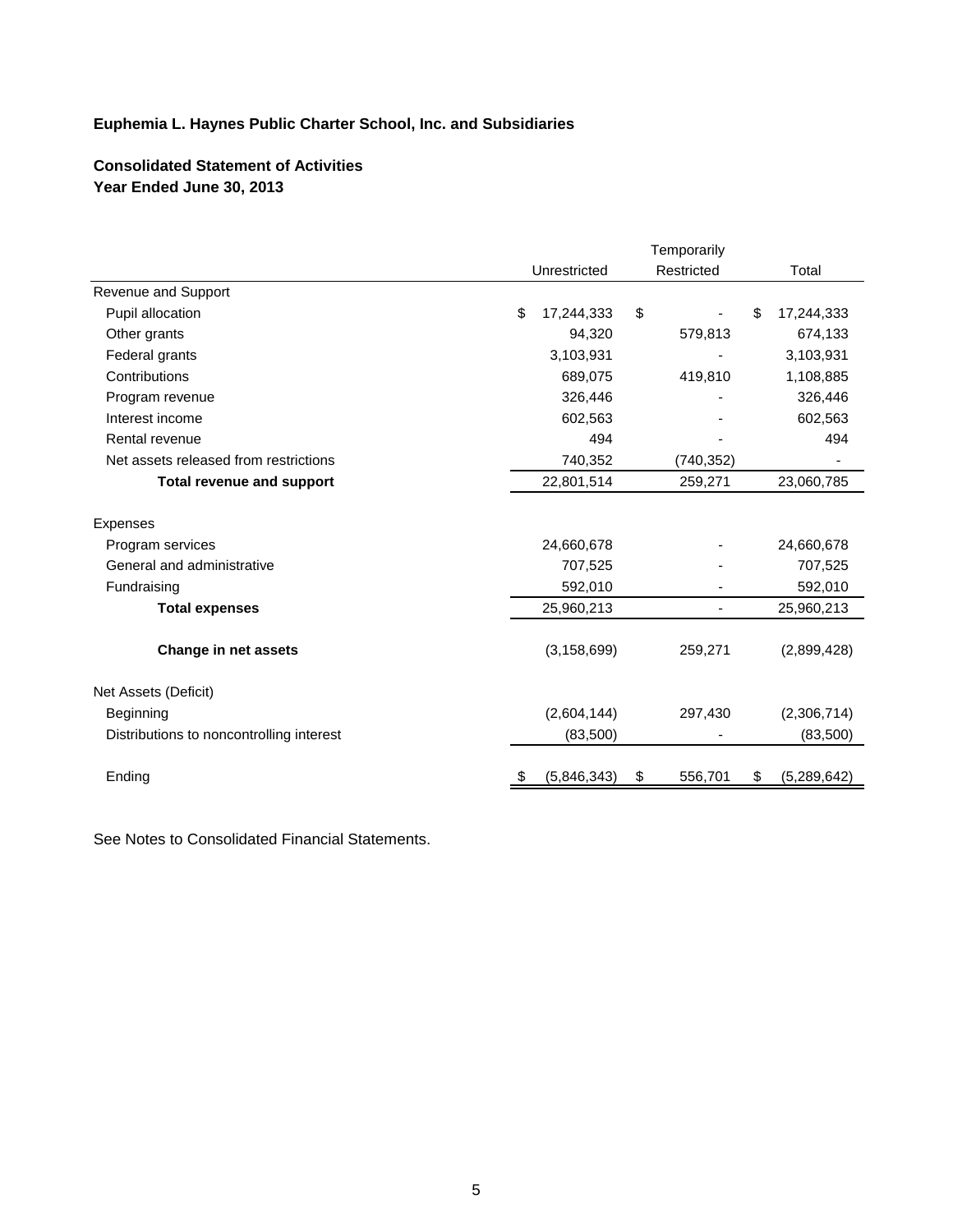# **Consolidated Statements of Cash Flows Years Ended June 30, 2014 and 2013**

|                                                                 | 2014              | 2013        |
|-----------------------------------------------------------------|-------------------|-------------|
| Cash Flows From Operating Activities                            |                   |             |
| Change in net assets                                            | \$<br>(2,408,361) | (2,899,428) |
| Adjustments to reconcile change in net assets to net cash       |                   |             |
| provided by (used in) operating activities:                     |                   |             |
| Depreciation                                                    | 1,953,976         | 1,742,468   |
| Amortization of loan issuance costs                             | 280,132           | 264,779     |
| Interest income added on loan receivable principal              | (112, 355)        | (104, 526)  |
| Interest expense added to principal of notes and bonds payable  | 2,182,324         | 2,123,988   |
| Changes in assets and liabilities:                              |                   |             |
| Decrease (increase) in:                                         |                   |             |
| Accounts receivable                                             | 84,997            | (104, 327)  |
| Promises to give                                                | 54,000            | 61,196      |
| Grants receivable                                               | (30, 898)         | 355,379     |
| Prepaid expenses                                                | 245,989           | 181,723     |
| Deposits                                                        | 1,685             | 39,579      |
| (Decrease) increase in:                                         |                   |             |
| Accounts payable and accrued expenses                           | (131,900)         | (1,510,107) |
| Accrued rent                                                    | 355,894           | 355,894     |
| Grant payable                                                   | (582, 353)        | (752, 545)  |
| Deferred revenue                                                | 32,008            |             |
| Net cash provided by (used in) operating activities             | 1,925,138         | (245, 927)  |
| Cash Flows From Investing Activities                            |                   |             |
| Purchases of property and equipment                             | (434, 506)        | (4,715,921) |
| (Increase) decrease in restricted cash                          | (97, 322)         | 5,207,141   |
| Net cash (used in) provided by investing activities             | (531, 828)        | 491,220     |
| Cash Flows From Financing Activities                            |                   |             |
| Principal payments on bonds and notes payable                   | (803, 151)        | (641, 399)  |
| Minority investors capital distributions                        | (83, 500)         | (83,500)    |
| Net cash used in financing activities                           | (886, 651)        | (724, 899)  |
| Net increase (decrease) in cash and cash equivalents            | 506,659           | (479, 606)  |
| Cash and Cash Equivalents                                       |                   |             |
| Beginning                                                       | 3,288,381         | 3,767,987   |
| Ending                                                          | \$<br>3,795,040   | 3,288,381   |
|                                                                 |                   |             |
| Supplemental Disclosure of Cash Flow Information                |                   |             |
| Cash paid for interest expense                                  | 907,292           | 663,138     |
| Supplemental Schedule of Noncash Financing Activities           |                   |             |
| Interest expense added to principal of notes and bonds payable, |                   |             |
| net of capitalized interest of \$213,756 - 2013                 | \$<br>2,182,324   | 2,123,988   |
| Interest expense added to principal of loan receivable          | \$<br>112,355     | 104,526     |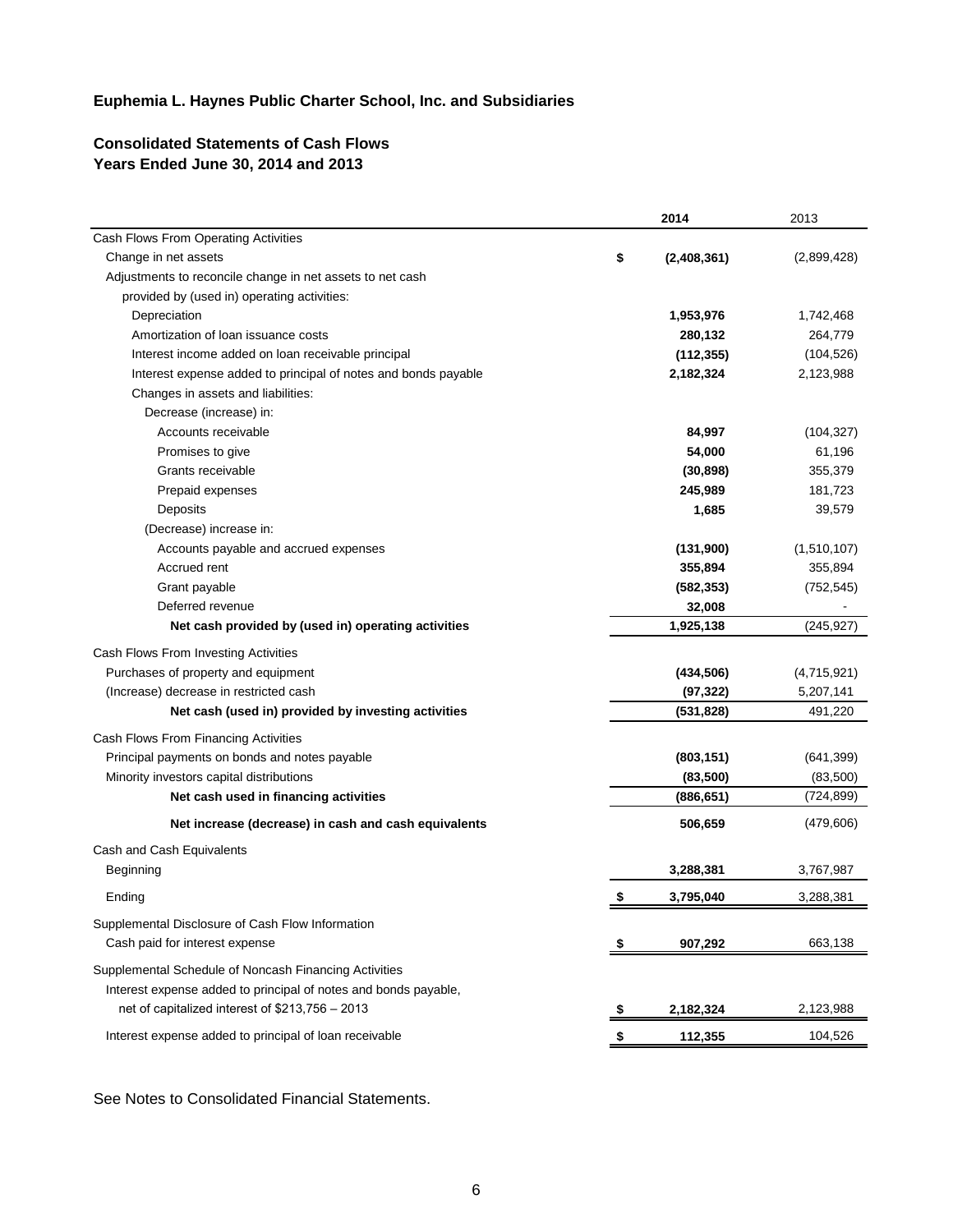#### **Notes to Consolidated Financial Statements**

#### **Note 1. Nature of Activities and Significant Accounting Policies**

**Nature of activities:** Euphemia L. Haynes Public Charter School, Inc. and Subsidiaries is comprised of three entities: Euphemia L. Haynes Public Charter School, Inc. (the School); ELH QALICB LLC; and ELH Kansas Avenue, Inc. (collectively, the Organization).

The School, commonly referred to as E.L. Haynes Public Charter School, was incorporated as a nonstock and not-for-profit organization on August 14, 2003, under the laws of the District of Columbia. The mission of the School is for every E.L. Haynes student of every race, socioeconomic status, and home language to reach high levels of academic achievement and be prepared to succeed at the college of his or her choice. Every E.L. Haynes student will be adept at mathematical reasoning, will use scientific methods effectively to frame and solve problems, and will develop the lifelong skills needed to be successful individuals, active community members, and responsible citizens. For the year ended June 30, 2014, the School was open to any District of Columbia child in pre-Kindergarten through 11th grade; admission is free. The School will add a grade level each year until 12<sup>th</sup> grade.

ELH QALICB LLC (ELH Georgia) was formed in 2008 as a Delaware limited liability company, whose members are Euphemia L. Haynes Public Charter School, Inc., as a regular member with an initial 65.1% equity stake; City First Capital XIV, LLC, as an investor member with an initial 34.9% equity stake; and ELH Management Corporation, as a non-member manager. The purpose of ELH Georgia is to negotiate and enter into a Qualified Low Income Community Investment (QLICI) loan with an investor; lease a certain portion of the premises at 3600 Georgia Avenue from the School pursuant to a site lease; sublease a certain portion of the premises at 3600 Georgia Avenue to the School pursuant to a facility lease; pay transaction costs and fund working capital cash reserves; take any and all other actions necessary or appropriate to further the purposes of ELH Georgia within the scope of the ELH QALICB LLC Operating Agreement; and pursue the above purposes in a manner consistent with the tax-exempt status of the QALICB Manager and Regular Member.

ELH Kansas Avenue, Inc. (ELH Kansas) was formed during the year ended June 30, 2010, as a District of Columbia non-profit corporation under the provisions of Section 501(c)(3) of the Internal Revenue Code, specifically for the benefit of Euphemia L. Haynes Public Charter School, Inc. (the School). The purpose of ELH Kansas is to perform the functions of, or to carry out the charitable and educational purposes of, the School.

ELH Support Corporation (ELHSC) was formed in 2008 for charitable, educational and literary purposes within the meaning of Section 501(c)(3) of the Internal Revenue Code, specifically for the benefit of Euphemia L. Haynes Public Charter School, Inc. and similar organizations by helping secure resources of financing, fundraising, making or holding loans, etc. The School has no majority board representation, and there were no overlap of board members for the years ended June 30, 2014 and 2013. However, the School has the ability to appoint one member of the ELHSC Board of Directors. As such, the School and ELHSC are considered related parties. ELHSC will not be consolidated with the School as the School does not control ELHSC.

**Charter school agreement:** The School has been approved by the District of Columbia Public Charter School Board (the Board) to operate a charter school in the District of Columbia. The contract, dated May 17, 2004, provides for a 15-year charter, unless sooner terminated in accordance with the contract. The School's enrollment ceiling, as registered with the Board, is 1,130 students through the school year 2014–2015. The School is paid an annual fixed rate per student by the Board.

A summary of the Organization's significant accounting policies follows:

**Basis of accounting:** The accompanying consolidated financial statements are presented in accordance with the accrual basis of accounting, whereby revenue is recognized when earned and expenses are recognized when incurred.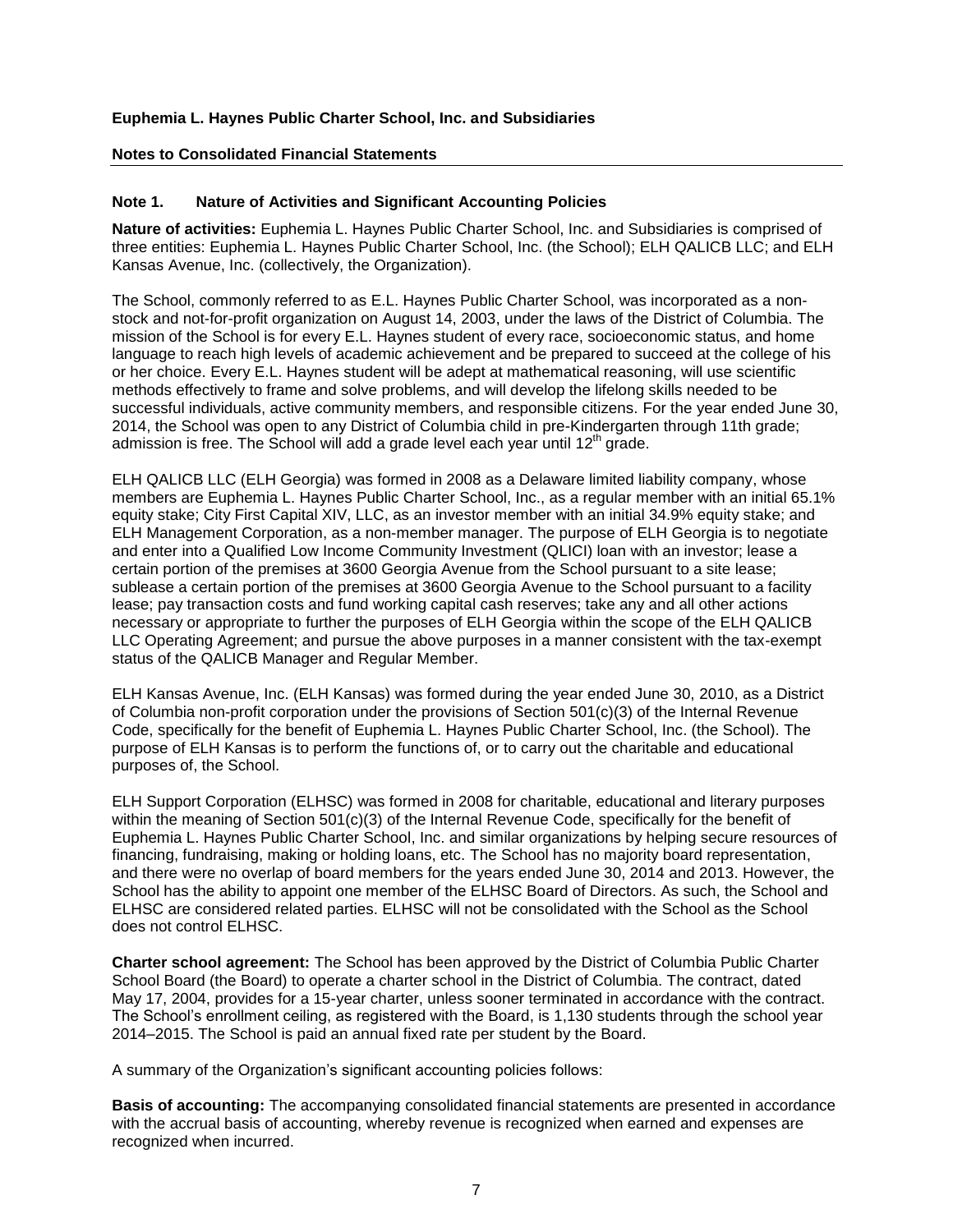#### **Notes to Consolidated Financial Statements**

#### **Note 1. Nature of Activities and Significant Accounting Policies (Continued)**

**Principles of consolidation:** The consolidated financial statements of the School are prepared in accordance with accounting principles generally accepted in the United States of America applicable to not-for-profit organizations and include the accounts of ELH Kansas and ELH Georgia, its majorityowned, for-profit limited liability company. ELH Kansas is consolidated, since the School has both economic interest and controls membership of ELH Kansas' Board of Trustees. All material intercompany balances and transactions have been eliminated in consolidation.

**Basis of presentation:** The consolidated financial statement presentation follows the recommendations of the Financial Accounting Standards Board (FASB) in Accounting Standards Codification (ASC) 958, *Financial Statements of Not-for-Profit Organizations*. Under ASC 958, the Organization is required to report information regarding its financial position and activities according to three classes of net assets: unrestricted net assets, temporarily restricted net assets, and permanently restricted net assets. The Organization had no permanently restricted net assets at June 30, 2014 and 2013.

**Cash and cash equivalents:** The Organization considers all highly-liquid investments purchased with an original maturity of three months or less to be cash equivalents.

**Financial risk:** The Organization maintains its cash in bank deposit accounts which, at times, may exceed federally insured limits. The Organization has not experienced any losses in such accounts. The Organization believes it is not exposed to any significant financial risk on cash.

**Receivables:** Receivables are carried at original invoice amount less an estimate made for doubtful receivables based on a review of all outstanding amounts on a monthly basis. Management determines the allowance for doubtful accounts by regularly evaluating individual customer receivables and considering a customer's financial condition, credit history, and current economic conditions. Receivables are written off when deemed uncollectible. Recoveries of receivables previously written off are recorded when received. A receivable is considered to be past due if any portion of the receivable balance is outstanding for more than 30 days. Interest is not recorded on any past due balances. Management has determined that receivables are fully collectible, and there was no allowance for doubtful receivables at June 30, 2014 and 2013.

**Promises to give:** Promises to give are recognized as revenue or gains in the period acknowledged. Promises to give are carried at original amount pledged less an estimate made for doubtful promises based on a review of all outstanding pledges on a monthly basis. The Organization's promises to give are due in the next year. Management determines the allowance for doubtful accounts by regularly evaluating individual promises to give and considering prior history of donors and proven collectability of past donations. Promises to give are written off when deemed uncollectible. Recoveries of promises to give previously written off are recorded when received.

**Property and equipment:** The Organization capitalizes all property and equipment purchased with a cost of \$1,000 or more. Property and equipment are stated at cost. Depreciation is provided on the straightline basis over the estimated useful lives of the assets.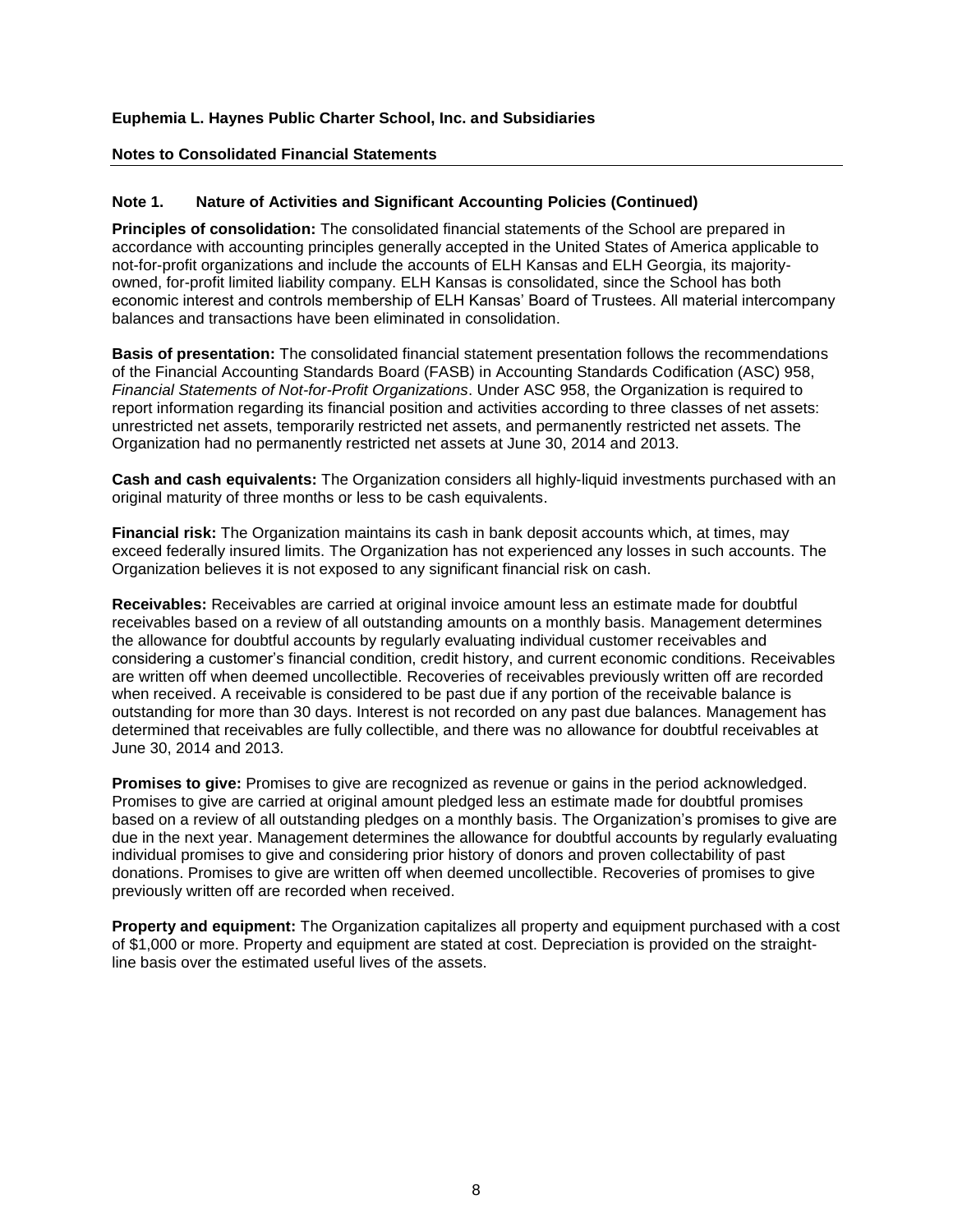#### **Notes to Consolidated Financial Statements**

#### **Note 1. Nature of Activities and Significant Accounting Policies (Continued)**

**Valuation of long-lived assets:** The School accounts for the subsequent measurement of certain longlived assets in accordance with subsections of the FASB Accounting Standards Codification Topic *Property, Plant and Equipment* that address *Impairment or Disposal of Long-Lived Assets*. The accounting standard requires that property, plant and equipment and certain identifiable intangible assets be reviewed for impairment whenever events or changes in circumstances indicate that the carrying amount of an asset may not be recoverable. Recoverability of the long-lived asset is measured by a comparison of the carrying amount of the asset to future undiscounted net cash flows expected to be generated by the asset. If such assets are considered to be impaired, the impairment to be recognized is measured by the amount by which the carrying amount of the assets exceeds the estimated fair value of the assets. Assets to be disposed of are reported at the lower of the carrying amount or fair value, less costs to sell.

**Unamortized loan costs:** Loan costs are comprised of various acquisition costs related to the debt acquired to fund the acquisition/rehabilitation of the Organization's school buildings. These costs are being amortized on the effective interest method over the terms of the related debt agreements. Accumulated amortization amounted to \$1,500,538 and \$1,165,882 as of June 30, 2014 and 2013, respectively.

**Grant payable:** Grant payable represents the undisbursed balance of funds to grantee. The grantee organization is entitled to collect funds in accordance with the terms of the grant agreement.

**Net assets:** Unrestricted net assets are the net assets that are neither permanently restricted nor temporarily restricted by donor-imposed stipulations. Temporarily restricted net assets result from contributions whose use is limited by donor-imposed stipulations that either expire by the passage of time or can be fulfilled and removed by actions of the Organization pursuant to these stipulations. Temporarily restricted net assets are reported as unrestricted net assets if the restrictions are met in the same period received. Net assets may be temporarily restricted for various purposes, such as use in future periods or use for specified purposes.

Temporarily restricted net assets were released from restrictions during the years ended June 30, 2014 and 2013, for various purposes, including after-school programs, college guidance, support for alumni in college, library materials, physical education, gymnasium development, and general operations. At June 30, 2014 and 2013, temporarily restricted net assets represented amounts restricted for specific education-related expenses.

**Per-pupil allocation:** The Organization receives a student allocation from the District of Columbia to cover the cost of academic and facilities expenses. Per-pupil allocation revenue is recognized in the period when it is earned, which is the school year for which the allocation is made. Unearned pupil allocation received is recorded as deferred revenue.

**Grants:** The Organization receives grants from federal agencies and private grantors for various purposes. The grants provide for the development and support of the Organization's programs, materials, and equipment. The Organization has accounted for the funds based on the fiscal year of the grants. Receivables related to grant awards are recorded to the extent unreimbursed expenses have been incurred for the purposes specified by an approved grant or award. Funds received in advance and those that are unexpended at June 30 are reflected as temporarily restricted net assets or deferred revenue at June 30, depending if the amounts are considered unconditional or conditional, respectively.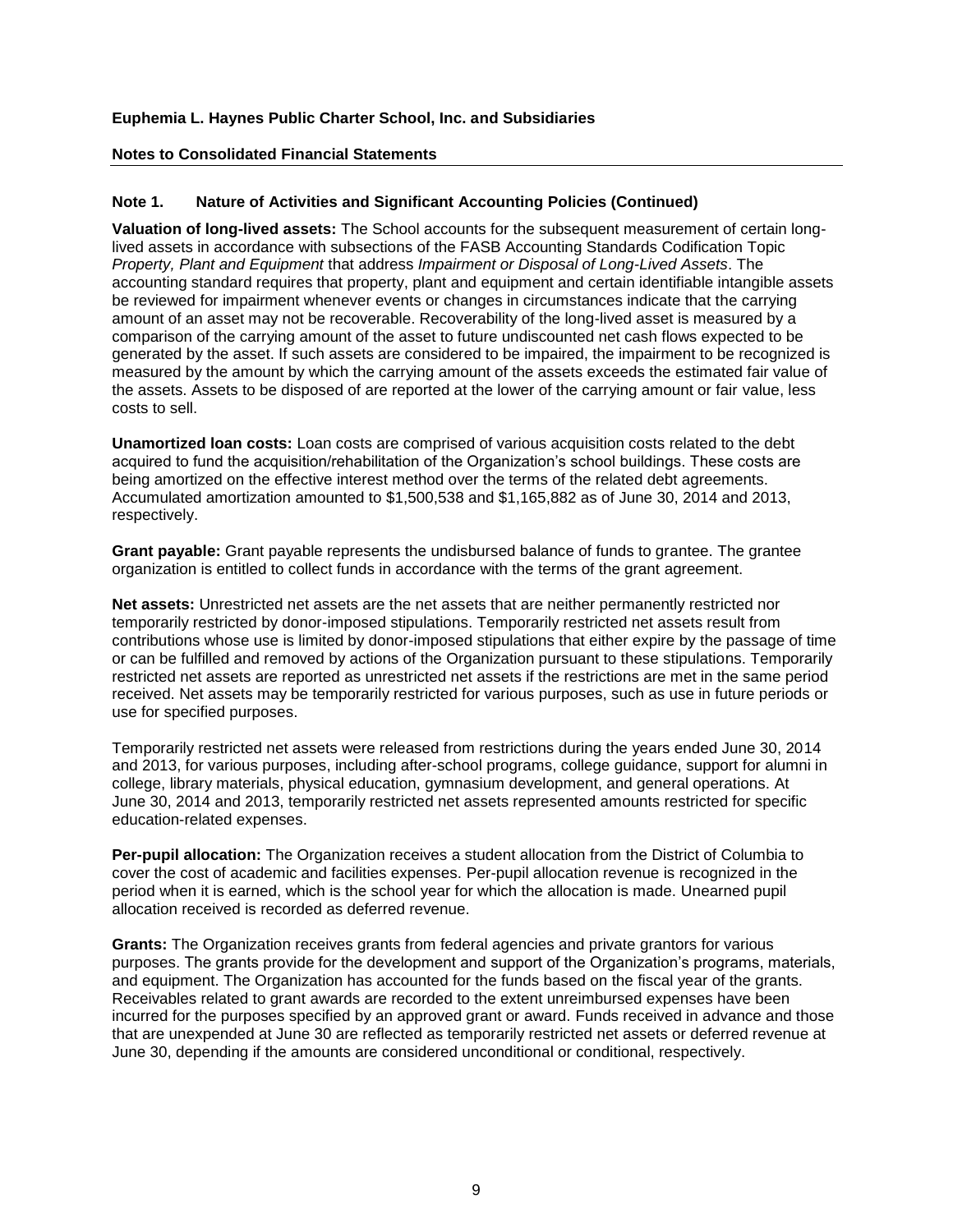#### **Notes to Consolidated Financial Statements**

#### **Note 1. Nature of Activities and Significant Accounting Policies (Continued)**

**Income taxes:** The School and ELH Kansas are generally exempt from federal income taxes under the provisions of Section 501(c)(3) of the Internal Revenue Code (IRC). In addition, the School qualifies for charitable contribution deductions and has been classified as an organization that is not a private foundation. Income that is not related to exempt purposes, less applicable deductions, is subject to federal and state corporate income taxes. There was no taxable net unrelated business income for the years ended June 30, 2014 and 2013.

ELH Georgia files a separate partnership income tax return on a calendar-year basis. The partnership income tax return reports the transaction with the School as a sale-leaseback.

The Organization follows the accounting standard on accounting for uncertainty in income taxes, which addresses the determination of whether tax benefits claimed or expected to be claimed on a tax return should be recorded in the financial statements. Under this guidance, the Organization may recognize the tax benefit from an uncertain tax position only if it is more likely than not that the tax position will be sustained on examination by taxing authorities based on the technical merits of the position. The tax benefits recognized in the financial statements from such a position are measured based on the largest benefit that has a greater than 50% likelihood of being realized upon ultimate settlement. The guidance on accounting for uncertainty in income taxes also addresses de-recognition, classification, interest and penalties on income taxes, and accounting in interim periods. Interest and penalties associated with unrecognized tax benefits are classified as additional income taxes in the consolidated statements of activities.

The Organization files income tax returns in the U.S. federal jurisdiction. As of June 30, 2014, there were no material unrecognized/derecognized tax benefits or tax penalties or interest. Generally, the Organization is no longer subject to U.S. federal income tax examinations by tax authorities for years before 2011.

**Recognition of donor restrictions:** Contributions and investment income that are restricted by the donor are reported as increases in unrestricted net assets if the restriction expires in the reporting period in which the income is recognized. All other donor-restricted contributions and investment income are reported as increases in temporarily or permanently restricted net assets, depending on the nature of the restriction. When a restriction expires, temporarily restricted net assets are reclassified to unrestricted net assets.

**Use of estimates:** The preparation of financial statements requires management to make estimates and assumptions that affect the reported amounts of assets and liabilities, disclosure of contingent assets and liabilities at the date of the financial statements, and the reported amounts of revenue and expenses during the reporting period. Actual results could differ from those estimates.

**Functional allocation of expenses:** The costs of providing the Organization's various programs and supporting services have been summarized on a functional basis in the accompanying consolidated statements of activities. Accordingly, certain costs have been allocated among the programs, fundraising, and supporting services benefited.

**Donated assets and services:** Donated services are recognized as contributions in accordance with the Non-Profit Entities Topic of the ASC if the services (a) create or enhance non-financial assets, or (b) require specialized skills, are performed by people with those skills, and would otherwise be purchased by the School. Volunteers also provided tutoring and fundraising services throughout the year that are not recognized as contributions in the consolidated financial statements, since the recognition criteria under this topic was not met. Donated marketable securities and other non-cash donations are recorded as contributions at their estimated fair value at the date of donation.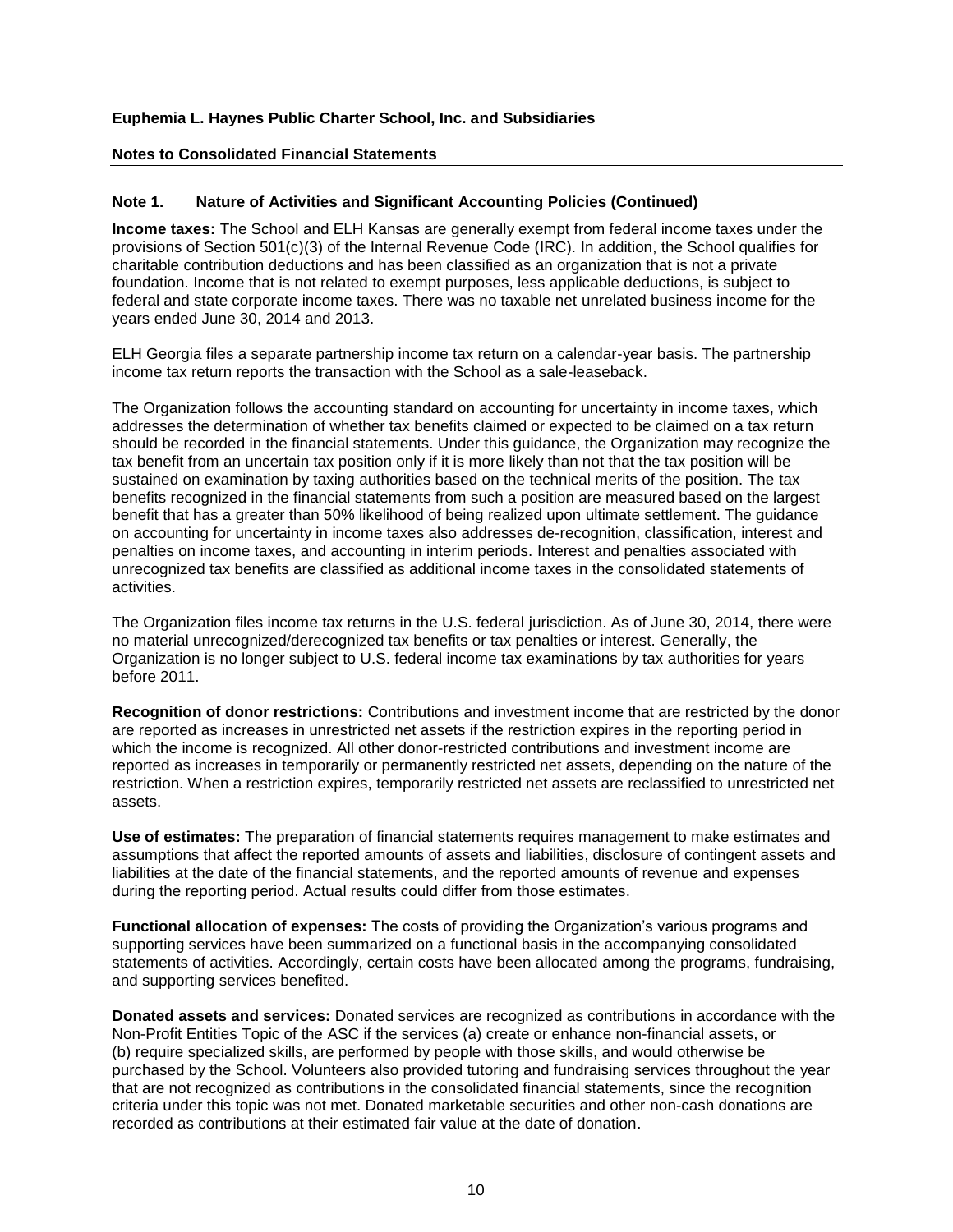#### **Notes to Consolidated Financial Statements**

#### **Note 1. Nature of Activities and Significant Accounting Policies (Continued)**

**Noncontrolling interest:** The Organization follows the FASB-released Accounting Standards Update 2010-07 (ASU 2010-07), which provides accounting guidance related to not-for-profit mergers and acquisitions. In addition, ASU 2010-07 provides guidance on how a not-for-profit parent organization accounts for noncontrolling interests (formerly known as "minority interest") in the equity (net assets) of consolidated subsidiaries. The guidance requires: (i) noncontrolling interest to be reported as a separate component of the appropriate class of net assets in the consolidated statement of financial position (balance sheet); and (ii) an NFP (parent) that has one or more consolidated subsidiaries with a noncontrolling interest shall provide a schedule of changes in consolidated net assets attributable to the parent and the noncontrolling interest either in the notes to the consolidated financial statements or on the face of the financial statements, if practicable. That schedule shall reconcile beginning and ending balances of the parent's controlling interest and the noncontrolling interests for each class of net assets for which a noncontrolling interest exists during the reporting period. This standard also requires that the noncontrolling interests continue to be attributed their share of losses even if that attribution results in a deficit noncontrolling interest balance.

**Subsequent events:** The Organization evaluated subsequent events through October 31, 2014, which is the date the consolidated financial statements were available to be issued.

#### **Note 2. Restricted Cash**

Restricted cash represents minimum balances with financial institutions required to be maintained under the terms of certain notes payable and unspent bond proceeds in cash and cash equivalents.

Restricted cash at June 30, 2014 and 2013, is as follows:

|                                                     | 2014                | 2013                      |
|-----------------------------------------------------|---------------------|---------------------------|
| Minimum balance maintained<br>Unspent bond proceeds | 2,925,296<br>50.117 | \$<br>2,827,974<br>50.117 |
|                                                     | 2.975.413           | 2,878,091                 |

#### **Note 3. Property and Equipment**

Property and equipment and accumulated depreciation at June 30, 2014, and depreciation expense for the year then ended, are as follows:

|                           | Estimated     |                  | Accumulated     |    |            | Depreciation    |
|---------------------------|---------------|------------------|-----------------|----|------------|-----------------|
| <b>Asset Category</b>     | Useful Lives  | Cost             | Depreciation    |    | <b>Net</b> | Expense         |
|                           |               |                  |                 |    |            |                 |
| Building and improvements | 39 years      | \$<br>23,341,006 | \$<br>5,614,866 | \$ | 17.726.140 | \$<br>1,073,858 |
| Leasehold improvements    | Life of lease | 10,900,296       | 668,824         |    | 10,231,472 | 413,469         |
| Land                      |               | 6,538,842        |                 |    | 6,538,842  |                 |
| Computers                 | 3 years       | 1,675,825        | 1,306,288       |    | 369,537    | 358,339         |
| Software                  | 7 years       | 13.475           | 4,602           |    | 8,873      | 2,695           |
| Furniture and equipment   | 7 years       | 820,336          | 327,158         |    | 493.178    | 105,615         |
|                           |               | \$<br>43,289,780 | \$<br>7,921,738 | S  | 35,368,042 | \$<br>1,953,976 |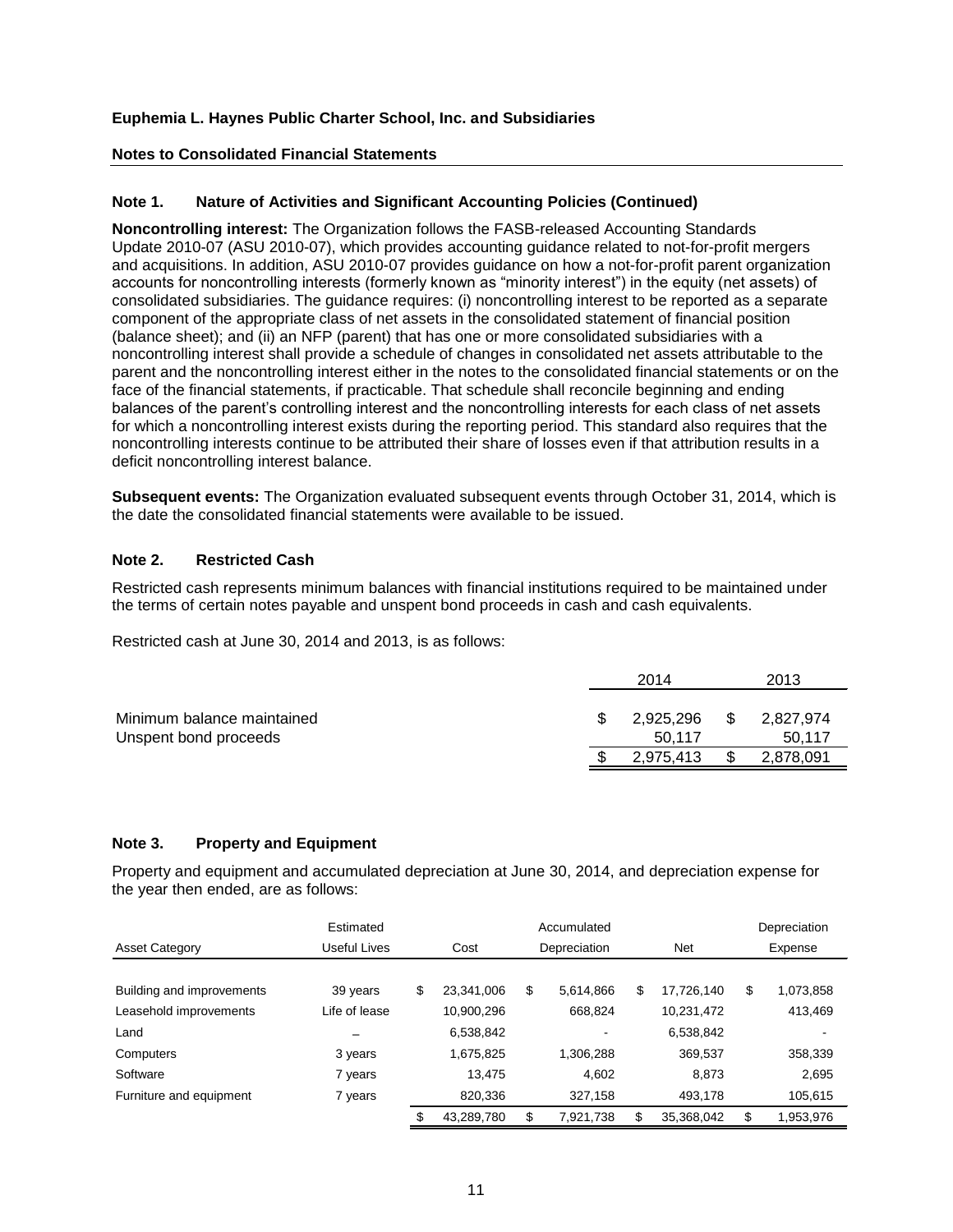#### **Notes to Consolidated Financial Statements**

#### **Note 3. Property and Equipment (Continued)**

Property and equipment and accumulated depreciation at June 30, 2013, and depreciation expense for the year then ended, are as follows:

|                           | Estimated     |                  | Accumulated              |                  | Depreciation    |
|---------------------------|---------------|------------------|--------------------------|------------------|-----------------|
| <b>Asset Category</b>     | Useful Lives  | Cost             | Depreciation             | <b>Net</b>       | Expense         |
|                           |               |                  |                          |                  |                 |
| Building and improvements | 39 years      | \$<br>23,313,745 | \$<br>4,541,008          | \$<br>18.772.737 | \$<br>1,041,683 |
| Leasehold improvements    | Life of lease | 10.804.214       | 255,355                  | 10.548.859       | 237,925         |
| Land                      |               | 6,538,842        | $\overline{\phantom{a}}$ | 6,538,842        |                 |
| Computers                 | 3 years       | 1,519,256        | 951.676                  | 567.580          | 384.391         |
| Software                  | 7 years       | 13.475           | 1.907                    | 11.568           | 1,907           |
| Furniture and equipment   | 7 years       | 642.208          | 221.543                  | 420.665          | 76,562          |
|                           |               | 42,831,740       | \$<br>5,971,489          | 36,860,251       | \$<br>1,742,468 |

#### **Note 4. Grant Payable**

In connection with the issuance of the Qualified School Construction Bonds (QSCB) (see Note 6), on February 22, 2012, ELH Georgia committed to making grants to ELHSC. The remaining grant payable at June 30, 2014, is \$458,014 which is scheduled to be paid in full during the year ending June 30, 2015.

#### **Note 5. Notes Payable**

On April 4, 2008, the School secured permanent financing related to the construction of a school building at 3600 Georgia Avenue, NW, Washington, D.C. (Georgia Avenue Property) by entering into a transaction structured to qualify for the New Markets Tax Credit, as outlined in IRC Section 45(d). Total refinancing amounted to \$18,316,021, of which the first payment was received in April 2008 in the amount of \$16,742,021, and the second payment was received during the year ended June 30, 2009, in the amount of \$1,574,000. As part of the transaction, the School formed ELH Georgia and signed a saleleaseback agreement with ELH Georgia. Under the terms of the sale-leaseback agreement, the School entered into a 29-year, 11-month site lease with the ELH Georgia, leasing 87.2% of the building and 100% of the land for a total prepaid rental payment of \$18,463,508. The School also entered into a 29 year, 11-month facility lease for both the building and land from ELH Georgia at an annual rental payment of \$927,455, indexed to the CPI. Both leases are triple-net leases, whereby, the School is responsible for all maintenance, insurance, and taxes.

On May 25, 2010, ELH Kansas secured permanent financing related to the renovation of the facility at 4501 Kansas Avenue, NW, Washington, D.C. (Kansas Avenue Property) by entering into a transaction structured to qualify for the New Markets Tax Credit, as outlined in IRC Section 45(d). Total refinancing amounted to \$9,500,000. As part of the transaction, the School entered into a certain ground lease with the District of Columbia on April 30, 2010 (see Note 13). This ground lease was assigned by the School to ELH Kansas on May 25, 2010, for a consideration of \$2,000,000. On the same day, ELH Kansas sublet this back to the School for a period of 20 years. The annual rental payment is \$961,992, with annual escalation of 2.5% on July 1<sup>st</sup> of each year. Both leases are triple-net leases, whereby, the School is responsible for all maintenance, insurance, and taxes.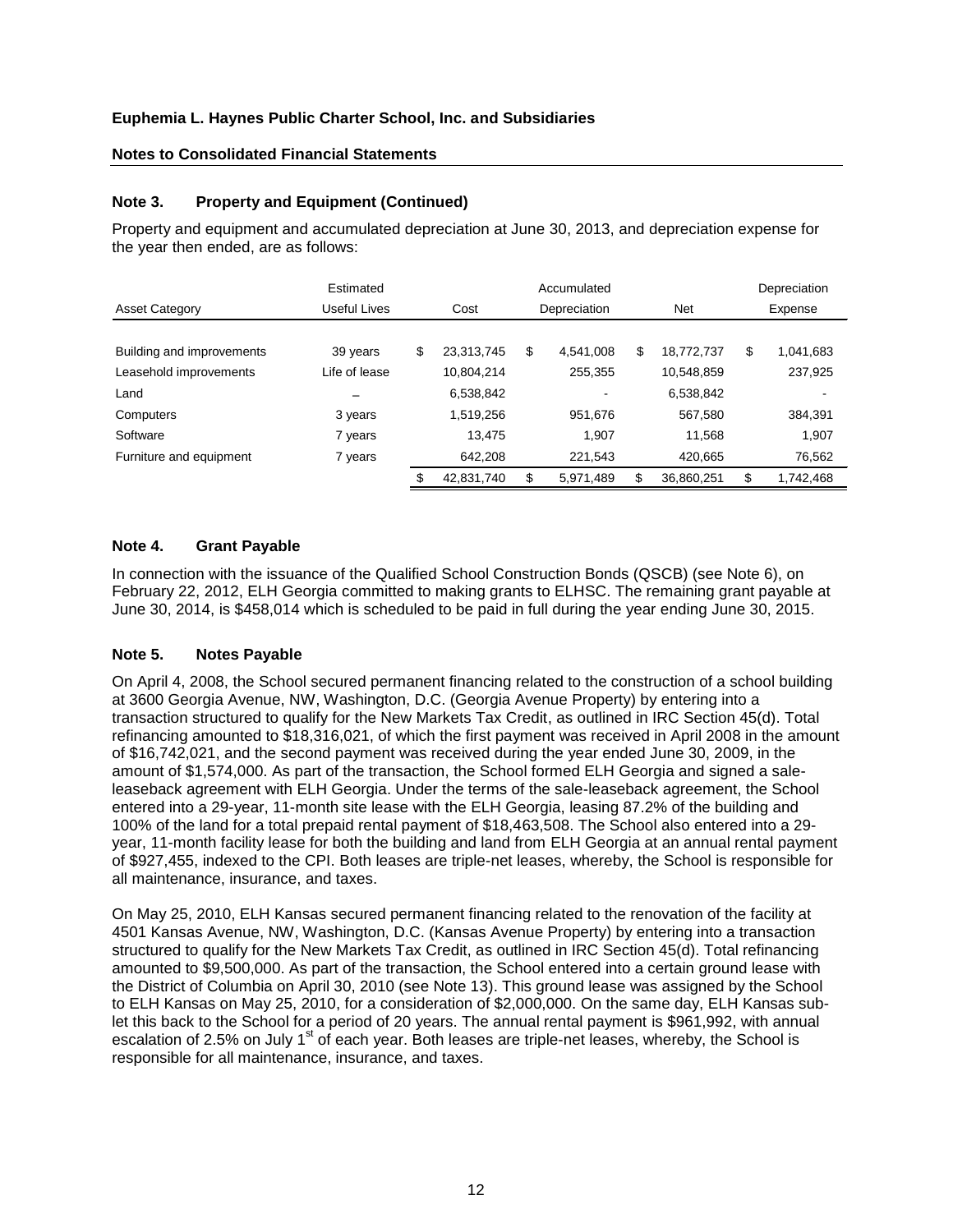#### **Notes to Consolidated Financial Statements**

#### **Note 5. Notes Payable (Continued)**

In addition to the notes above, the Organization has entered into other notes payable related to the financing of the Georgia Avenue and Kansas Avenue Properties. The loan payable to The Reinvestment Fund, Inc. (TRF) requires that certain financial covenants be met, including debt service coverage ratio and further limits on indebtedness without prior consent.

On March 23, 2011, ELH Kansas entered into a loan agreement and received \$3,200,000 of proceeds for the construction of the high school campus at the Kansas Avenue Property. The loan has an interest of 3% for the first seven months and thereafter shall be 5%. The payments under this loan include interest payments in arrears in semi-annual installments on the second day of May and November each year. Principal payments are schedule on May 2 and July 16, 2015 and annual installments on the second day of May of 2016 through 2019. The loan is due on May 2, 2019.

On May 10, 2010, the School, ELH QALICB, ELH Kansas, the District of Columbia and all other parties involved in the financing arrangements for both the Georgia Avenue and Kansas Avenue properties above and the financing in Note 6, entered into a payment priority and collateral agent agreement. The overall payment priorities are as follows: the payment or deposit to the restricted cash account for lease payments; prior to April 2015, in proportion to the amounts due to each creditor: payment required for the School's QSCB (Note 6); current due on the loan payable to TRF; distributions to noncontrolling interests (Note 15), among others.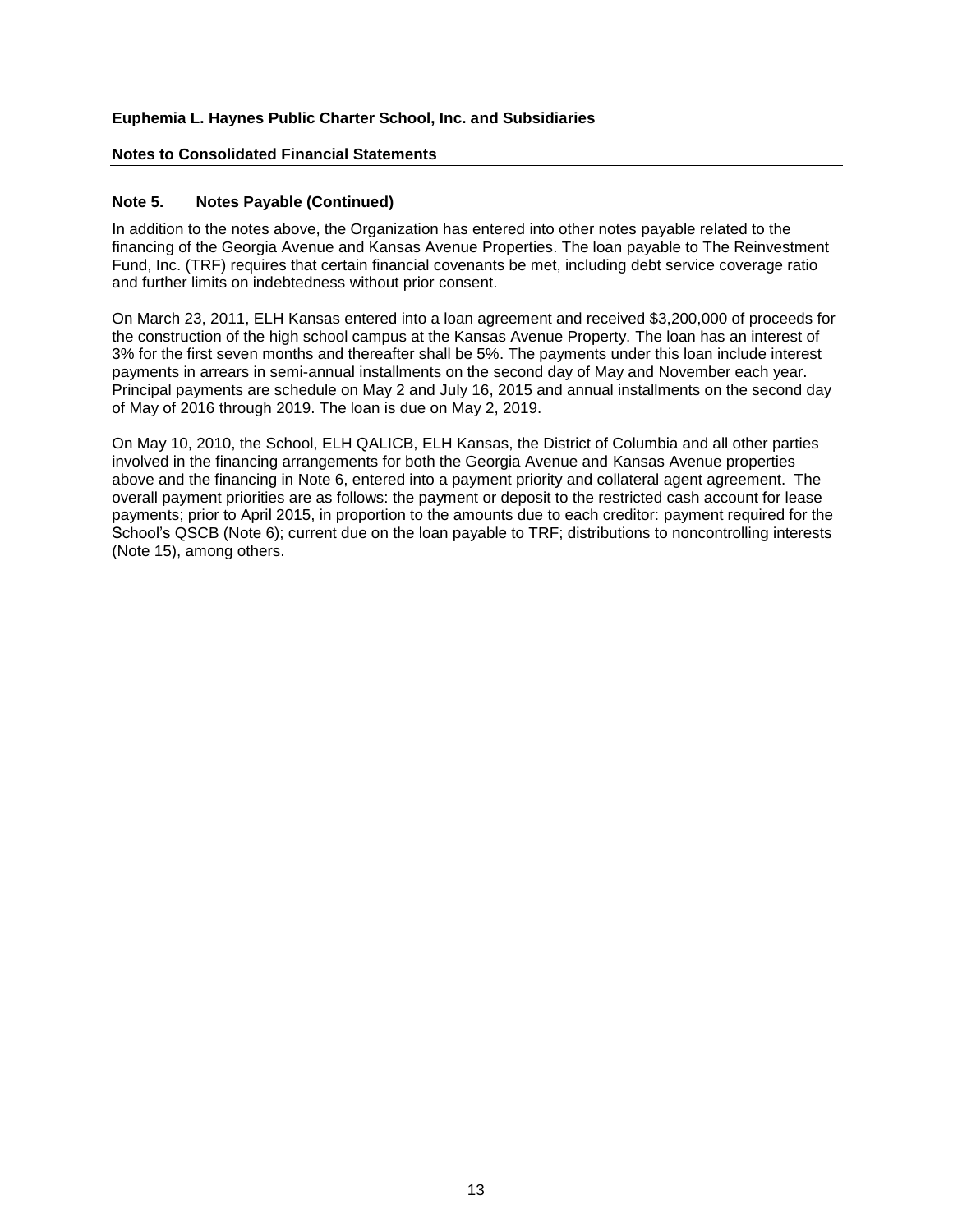## **Notes to Consolidated Financial Statements**

# **Note 5. Notes Payable (Continued)**

Notes payable at June 30, 2014 and 2013, are as follows:

|                                                                                                                                                                                                                                                                                                                                                                                                                                                                                                                                                                                                                                   |                | 2014       | 2013             |
|-----------------------------------------------------------------------------------------------------------------------------------------------------------------------------------------------------------------------------------------------------------------------------------------------------------------------------------------------------------------------------------------------------------------------------------------------------------------------------------------------------------------------------------------------------------------------------------------------------------------------------------|----------------|------------|------------------|
| Loan payable to bank for total of \$18,316,021, with interest at<br>7.00%; no interest or principal payments until seventh year<br>anniversary on April 3, 2015; annual payment of \$900,000,<br>for interest, payable quarterly and ending on ninth year<br>anniversary, then quarterly payments of interest only until<br>maturity on April 3, 2038; secured by an interest on the property and<br>all of the School's assets. Financial covenants imposed on this loan<br>relates to a minimum appraised value of the property and income<br>from all leases, including the facility lease and limit on future<br>indebtedness | \$             | 28,099,660 | \$<br>26,231,335 |
| Loan payable to ELHSC with interest at 6.00%; no payments<br>due until maturity on April 4, 2015; the loan is unsecured                                                                                                                                                                                                                                                                                                                                                                                                                                                                                                           |                | 1,256,420  | 1,183,779        |
| Loan payable to ELHSC with interest at 6.00%; quarterly payments<br>of \$12,021 to \$14,944 with a balloon payment due on<br>April 4, 2015; secured by cash collateral under a credit<br>enhancement from the Office of State Superintendent of<br>Education of the District of Columbia                                                                                                                                                                                                                                                                                                                                          |                | 3,193,294  | 3,302,993        |
| Loan payable to Building Hope with interest at 6.00%; quarterly<br>payments of \$79,976 with a balloon payment due on April 4,<br>2015; secured by the rights of the School to payments on a<br>loan agreement from the School to Haynes Investment<br>Fund No. 24 LLC                                                                                                                                                                                                                                                                                                                                                            |                | 650,342    | 777,855          |
| Loan payable to The Reinvestment Fund, Inc. with interest only<br>until April 30, 2011, then quarterly payments of \$155,651<br>and a balloon payment due on January 31, 2015; secured by a<br>second priority on security interest on the property and<br>all of the School's assets                                                                                                                                                                                                                                                                                                                                             |                | 454,864    | 1,020,803        |
| Loan payable to National City NMTC No. 24, LLC with interest<br>at 4.75%; interest only paid semi-annually until November 1,<br>2017, then \$289,695 paid semi-annually with a balloon<br>payment due on May 25, 2035; secured by a mortgage on the<br>Kansas Avenue Property                                                                                                                                                                                                                                                                                                                                                     |                | 7,040,222  | 7,040,222        |
| Loan payable to National City NMTC No. 24, LLC with interest<br>at 4.75%; interest only paid semi-annually until November 1,<br>2017, then \$104,321 paid semi-annually with a balloon<br>payment due on May 25, 2035; secured by a mortgage on the<br>Kansas Avenue Property                                                                                                                                                                                                                                                                                                                                                     |                | 2,536,240  | 2,536,240        |
| Loan payable to PNC Bank with interest at 5.00%;<br>interest only paid semi-annually until May 2, 2019, maturity.<br>Principal payment due beginning on May 2, 2015 for \$187,000;<br>\$392,120 on July 16, 2015; \$608,075 on May 2, 2016; \$638,479<br>on May 2, 2017; \$670,403 on May 2, 2018; \$703,923 on<br>May 2, 2019 and any outstanding principal, interest and accrued<br>interest due on May 2, 2019; secured by a mortgage on the<br>Kansas Avenue Property                                                                                                                                                         |                | 3,227,111  | 3,227,111        |
|                                                                                                                                                                                                                                                                                                                                                                                                                                                                                                                                                                                                                                   | $$\mathbb{S}$$ | 46,458,153 | \$<br>45,320,338 |

 $\overline{\phantom{0}}$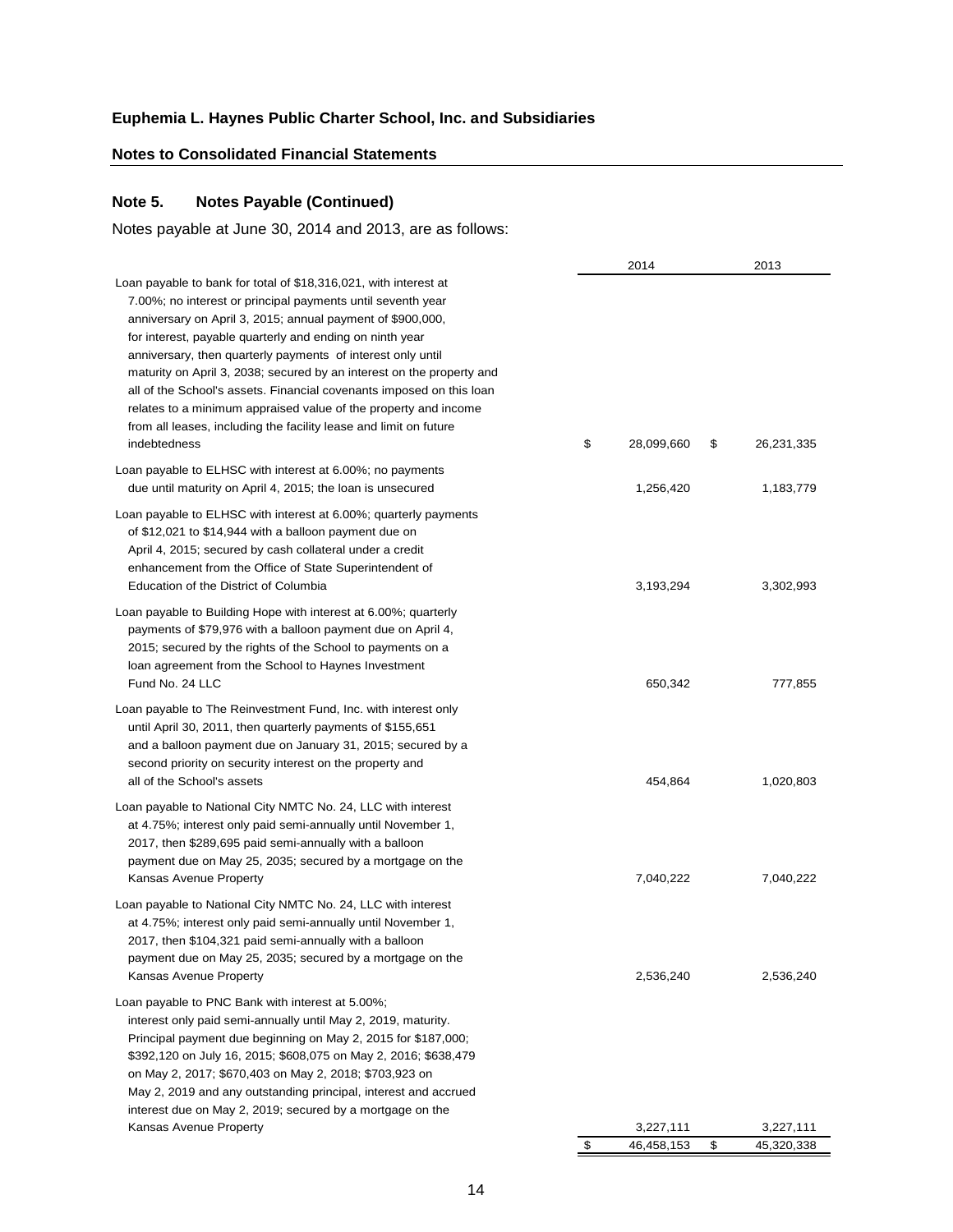#### **Notes to Consolidated Financial Statements**

#### **Note 5. Notes Payable (Continued)**

Aggregate maturities of notes payable at June 30, 2014, are due in future years as follows:

Year Ending June 30,

| 2015       | \$ | 6,134,040  |
|------------|----|------------|
| 2016       |    | 608,075    |
| 2017       |    | 638,479    |
| 2018       |    | 1,004,172  |
| 2019       |    | 1,080,328  |
| Thereafter |    | 36,993,059 |
|            | S  | 46,458,153 |

Interest expense related to notes payable incurred for the years ended June 30, 2014 and 2013, was \$3,089,616 and \$2,787,126, respectively.

Interest of \$213,756 was capitalized related to these notes payable for the year ended June 30, 2013. There was no interest capitalized during the year ended June 30, 2014.

#### **Note 6. Bonds Payable**

During the year ended June 30, 2009, the District of Columbia issued Variable Rate Revenue Bonds (Euphemia L. Haynes Public Charter School Issue), Series 2008 (the Bonds) in the amount of \$1,510,000. The Bonds bear interest at 7%. The Bonds are collateralized by an indenture of trust covering substantially all of the School's assets. The accreted value of the Bonds will have a final maturity of June 1, 2043. The proceeds from the Bonds are to be used to finance, refinance, or reimburse costs for new construction and renovation of a school building. The accreted value of the Bonds at June 30, 2014 and 2013, was \$2,267,084 and \$2,116,348, respectively.

On February 22, 2012, the District of Columbia issued Revenue Bonds (E.L. Haynes Public Charter School Issue) QSCB (Taxable-Tax Credit Bonds), Series 2012, with no interest. The QSCB have a face value of \$13,350,000 and proceeds after issued discount were \$10,150,000. The QSCB mature at face value on February 22, 2031. The proceeds from the QSCB are used to finance the final phase of development of the Kansas Avenue Property of the School to house upper grades. The QSCB are secured by a shared collateral agreement funded principally by per-pupil payments of the School. In addition, the QSCB is secured with a Leasehold Deed of Trust and Security Agreement. The accreted value of the QSCB at June 30, 2014 and 2013, amounted to \$10,352,477 and \$10,261,855, respectively.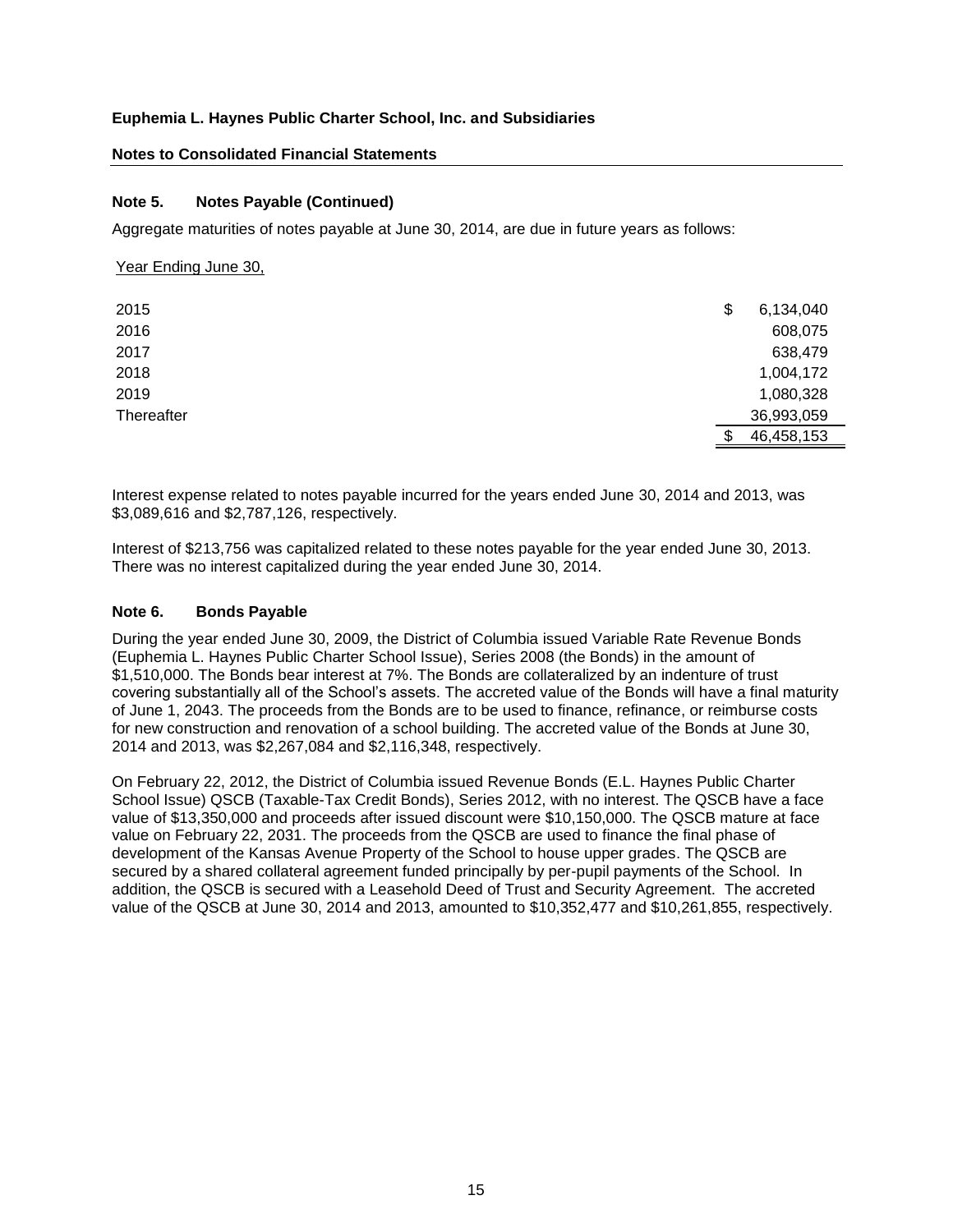#### **Notes to Consolidated Financial Statements**

#### **Note 6. Bonds Payable (Continued)**

The QSCB requires the following sinking fund installment payments:

Year Ending June 30,

| 2015       | \$<br>۰          |
|------------|------------------|
| 2016       | 387,949          |
| 2017       | 387,949          |
| 2018       | 387,949          |
| 2019       | 387,949          |
| Thereafter | 11,798,204       |
|            | \$<br>13,350,000 |

#### **Note 7. Loan Receivable**

On May 26, 2010, the School loaned \$6,984,010 to Haynes Investment Fund No. 24, LLC. The loan receivable balance was \$7,380,291 and \$7,267,936 at June 30 2014 and 2013, respectively. This loan was made to qualify for the New Markets Tax Credit transaction related to the Kansas Avenue Property. This bears an interest rate of 7.29% per annum. The loan requires payment of \$213,125 on the second day of May and November of each year; during the period commencing November 2, 2017, \$385,372 shall be payable, and on May 2, 2035, the entire principal amount, together with accrued and unpaid interest, will be due. Interest income on the loan of \$539,968 and \$532,052 was earned for the years ended June 30, 2014 and 2013, respectively.

#### **Note 8. Pension Plan**

The School offers a 403(b) pension plan option (the Plan) for substantially all of its employees. In addition, the School contributes a percentage of compensation, which is determined by the Board of Trustees. For the years ended June 30, 2014 and 2013, the Trustees approved a 3% employer contribution. Total expense for the Plan amounted to \$355,790 for the years ended June 30, 2014 and 2013.

#### **Note 9. Temporarily Restricted Net Assets**

Temporarily restricted net assets of \$541,236 and \$556,701 at June 30, 2014 and 2013, respectively, were for student education and services. Net assets of \$780,894 and \$740,352 for the years ended June 30, 2014 and 2013, respectively, were released from restrictions either as expenses were incurred, which satisfied the restricted purposes of the net assets, or by the occurrence of other events, as specified by the donors.

#### **Note 10. Concentrations**

The School is supported primarily through local appropriations from the District of Columbia. For the years ended June 30, 2014 and 2013, approximately 81% and 75%, respectively, of total revenue was provided from the District of Columbia. Reduction of this source of support would have a significant impact on the School's programs and activities.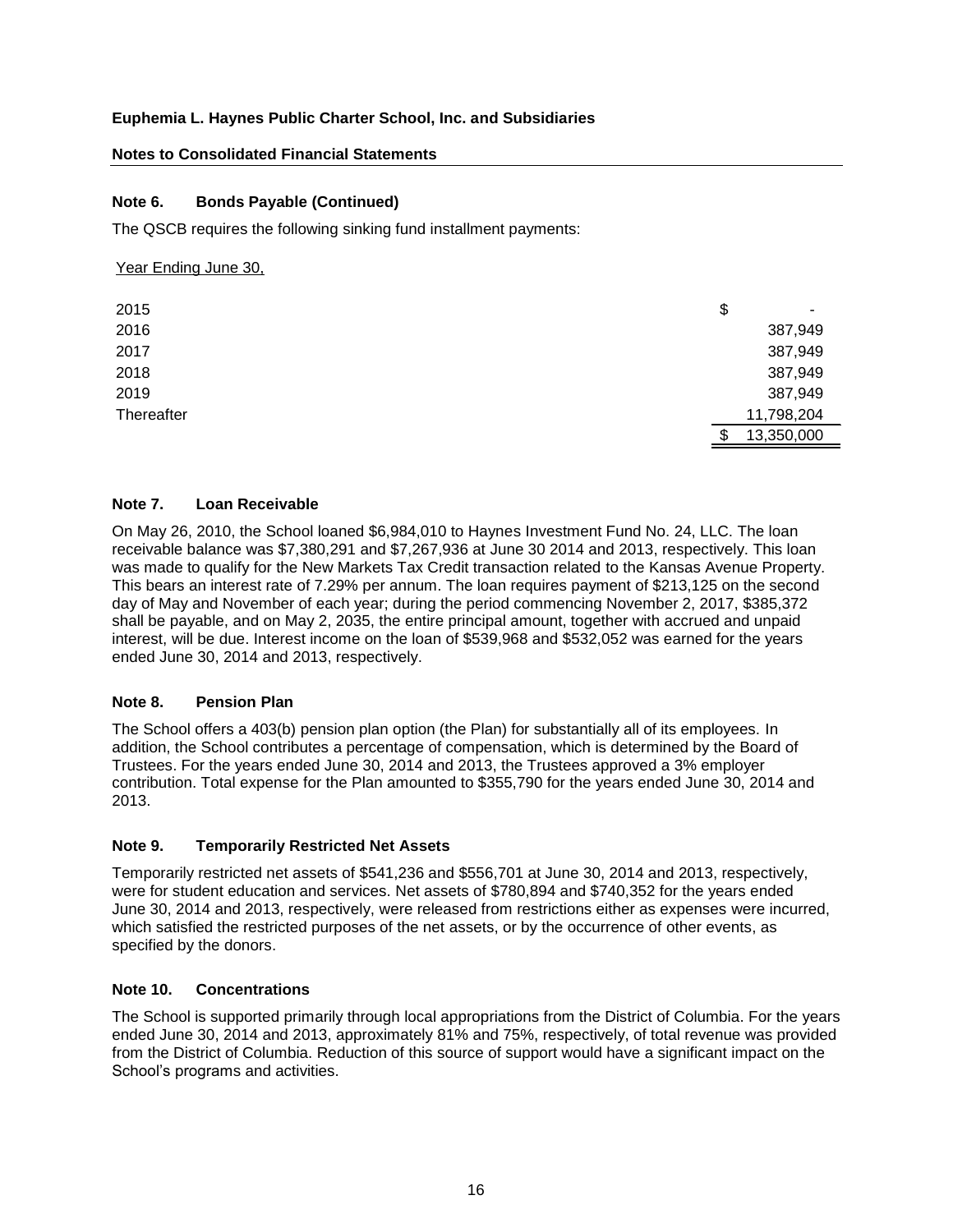#### **Notes to Consolidated Financial Statements**

#### **Note 11. Pupil Allocation**

The School's pupil allocation for the year ended June 30, 2014 and 2013, are as follows:

|                                                    | 2014       | 2013       |
|----------------------------------------------------|------------|------------|
| General education                                  | 11.536.738 | 10,236,925 |
| Special education and English as a second language | 4.649.112  | 4,160,408  |
| <b>Facility allowance</b>                          | 3,210,000  | 2,847,000  |
|                                                    | 19,395,850 | 17,244,333 |

#### **Note 12. Commitments and Contingencies**

**Federal grants:** The Organization participates in federally assisted grant programs, which are subject to financial and compliance audits by the grantors or their representative. As such, there exists a contingent liability for potential questioned costs that may result from such an audit. Management does not anticipate any significant adjustments as a result of such an audit.

**Puts, calls, and security agreements:** The School and ELH Georgia have entered into several puts, calls, and security agreements as part of the refinancing of their long-term debt. The following are highlights of the agreements:

Commencing on the seventh anniversary, the School shall have a non-expiring "put" option to sell at any time to ELH Georgia 98.62% of the School's 65.10% Membership Interest in ELH Georgia (representing a total of 64.2% Membership Interest in ELH Georgia as a Regular Member), which it may exercise by notice to ELH Georgia, and ELH Georgia shall have a non-expiring "call" option to purchase at any time from the Regular Member 98.62% of the School's 65.10% Membership Interest in ELH Georgia (representing a total of 64.2% Membership Interest in ELH Georgia as a Regular Member), which it may exercise by notice to the School.

The sale or purchase price under either of the foregoing "put" and "call" options shall be equal to an amount equal to that portion of the Membership Interest to be purchased, multiplied by the fair market value of the School's Membership Interest determined at the time the "put" or "call" option is exercised, provided that the purchase price of 98.62% of the Regular Member's Membership Interest by ELH Georgia pursuant to the "call" option shall not, in any event, be less than \$207,868. If the School and ELH Georgia are unable to agree on the fair market value of the School's Membership Interest, the fair market value shall be determined by a process stipulated in the Operating Agreement.

In the event that either party exercises their "put" or "call" options:

- The exercising party shall specify a reasonably convenient time and place to close the transfer of the School's Membership Interest by notice to the other party.
- The School shall execute all documents and instruments reasonably necessary to transfer its Membership Interest to ELH Georgia, free and clear of encumbrances, and shall execute all documents and instruments as shall be required by ELH Georgia to signify satisfaction of the requirements of the agreement.

At the option of the Manager or at the request of the Investor (Minority) Member or the School, the Manager shall cause ELH Georgia to exercise the "call" option set forth in the agreement.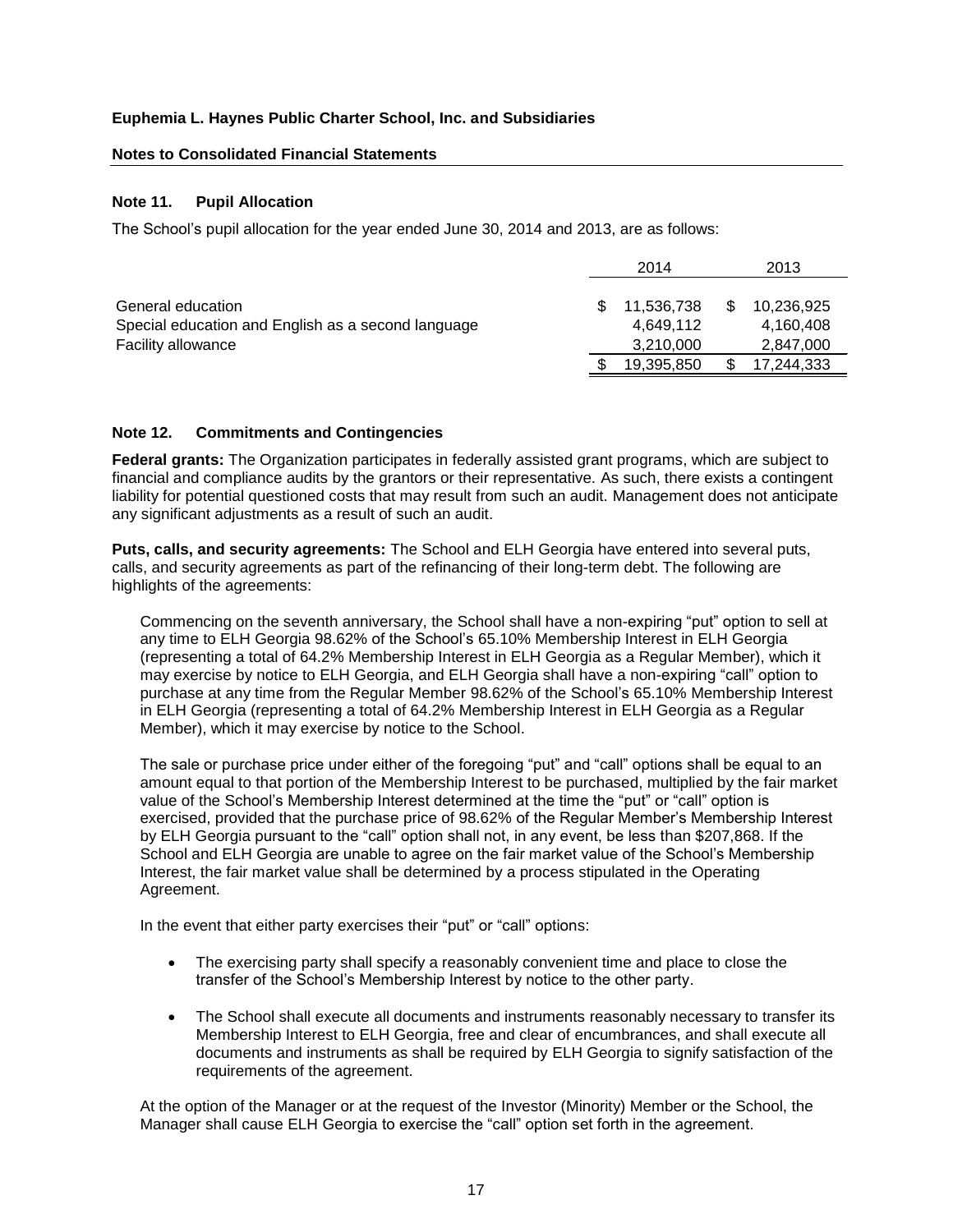#### **Notes to Consolidated Financial Statements**

#### **Note 13. Leases**

The School executed a lease contract with the District of Columbia for the real property located at 4501 Kansas Avenue, NW, Washington, D.C. The term of the lease is for 25 years, with annual base rent due of \$693,000. The lease commencement date was April 2010. The lease provides for rent credits for certain approved construction and related costs. The rent credits are used to offset the minimum rent due on a dollar-for-dollar basis.

As of June 30, 2014, future minimum rental obligations required under this lease, net of rent abatement, are as follows:

|                      | Rent |                                      |    |             |                       |           |
|----------------------|------|--------------------------------------|----|-------------|-----------------------|-----------|
| Year Ending June 30, |      | <b>Rent Obligation</b><br>Abatements |    |             | <b>Net Obligation</b> |           |
|                      |      |                                      |    |             |                       |           |
| 2015                 | \$   | 693,000                              | \$ | (693,000)   | \$                    |           |
| 2016                 |      | 693,000                              |    | (693,000)   |                       |           |
| 2017                 |      | 693,000                              |    | (693,000)   |                       |           |
| 2018                 |      | 693,000                              |    | (693,000)   |                       |           |
| 2019                 |      | 693,000                              |    | (693,000)   |                       |           |
| Thereafter           |      | 11,088,000                           |    | (1,900,449) |                       | 9,187,551 |
|                      |      | 14,553,000                           | \$ | (5,365,449) | \$                    | 9,187,551 |

Rent expense under this lease was \$355,894 for each of the years ended June 30, 2014 and 2013.

#### **Note 14. Related Party Transactions**

The Organization had notes payable outstanding in the amount \$650,342 and \$777,855 at June 30, 2014 and 2013, respectively, with an organization that shares a Board member with ELH Kansas. The shared Board member is a requirement of the note payable with that organization.

ELH Georgia made a grant to ELHSC (see Note 4) in relation to the requirements of the issuance of the QSCBs (see Note 6). ELH Kansas also made a grant to ELHSC that is being amortized over the life of the loan in relation to the 2010 New Market Tax Credit transaction (see Note 5). This is presented as prepaid grant in the accompanying consolidated balance sheets. ELH Kansas had notes payable outstanding in the amount of \$4,449,714 and \$4,486,772 at June 30, 2014 and 2013, respectively, with ELHSC (see Note 5).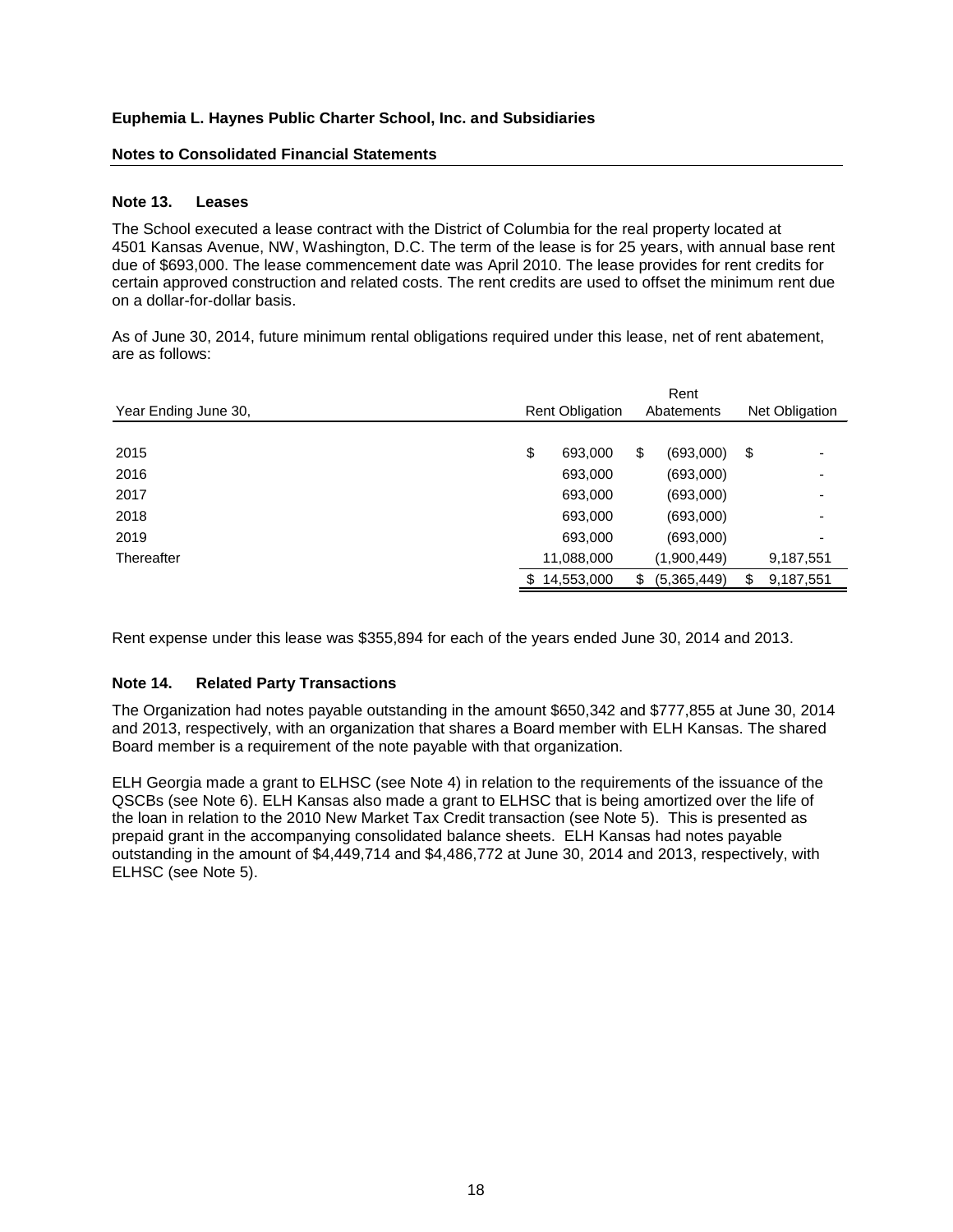#### **Notes to Consolidated Financial Statements**

#### **Note 15. Changes in Consolidated Unrestricted Net Assets**

The schedule of changes in consolidated unrestricted net assets related to the Organization and noncontrolling interest in ELH Georgia is as follows:

|                                                 | Noncontrolling |                  |                  |                    |  |  |  |
|-------------------------------------------------|----------------|------------------|------------------|--------------------|--|--|--|
|                                                 |                | The Organization | Interest         | Total              |  |  |  |
| Unrestricted Net Assets                         |                |                  |                  |                    |  |  |  |
| Balance, June 30, 2012                          | S              | 3,810,987        | \$ (6,415,131)   | (2,604,144)<br>SS. |  |  |  |
| Change in unrestricted net assets - FY13        |                | (2,220,428)      | (938, 271)       | (3, 158, 699)      |  |  |  |
| Distributions to noncontrolling interest - FY13 |                |                  | (83,500)         | (83,500)           |  |  |  |
| Balance, June 30, 2013                          |                | 1,590,559        | (7,436,902)      | (5,846,343)        |  |  |  |
| Change in unrestricted net assets - FY14        |                | (1,029,055)      | (1,363,841)      | (2,392,896)        |  |  |  |
| Distributions to noncontrolling interest - FY14 |                |                  | (83,500)         | (83, 500)          |  |  |  |
| Balance, June 30, 2014                          | £.             | 561,504          | (8,884,243)<br>S | (8,322,739)        |  |  |  |
|                                                 |                |                  |                  |                    |  |  |  |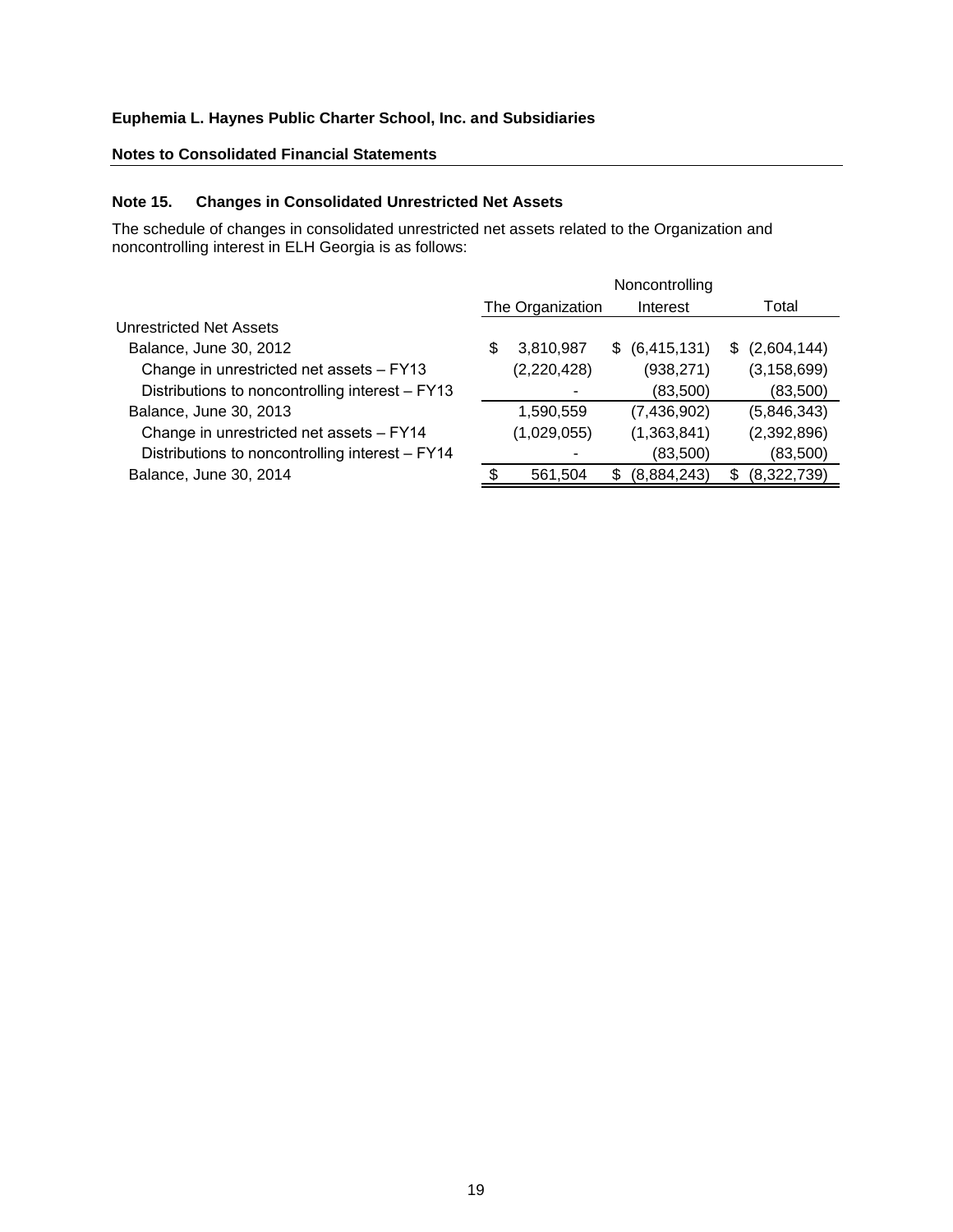

#### **Independent Auditor's Report on the Supplementary Information**

To the Board of Trustees Euphemia L. Haynes Public Charter School, Inc. Washington, D.C.

We have audited the consolidated financial statements of Euphemia L. Haynes Public Charter School, Inc. and Subsidiaries as of and for the year ended June 30, 2014 and 2013, and have issued our report thereon, dated October 31, 2014, which contained an unmodified opinion on those consolidated financial statements. See pages 1 and 2. Our audits were conducted for the purpose of forming an opinion on the consolidated financial statements as a whole.

The consolidating information is presented for purposes of additional analysis rather than to present the financial position and result of activities of the individual entities. The other supplementary information is presented for purposes of additional analysis and is also not a required part of the consolidated financial statements. Such information is the responsibility of management and was derived from and relates directly to the underlying accounting and other records used to prepare the consolidated financial statements. The information has been subjected to the auditing procedures applied in the audit of the consolidated financial statements and certain additional procedures, including comparing and reconciling such information directly to the underlying accounting and other records used to prepare the consolidated financial statements or to the consolidated financial statements themselves, and other additional procedures in accordance with auditing standards generally accepted in the United States of America. In our opinion, the information is fairly stated in all material respects in relation to the consolidated financial statements as a whole.

McMadrey LLP

Gaithersburg, Maryland October 31, 2014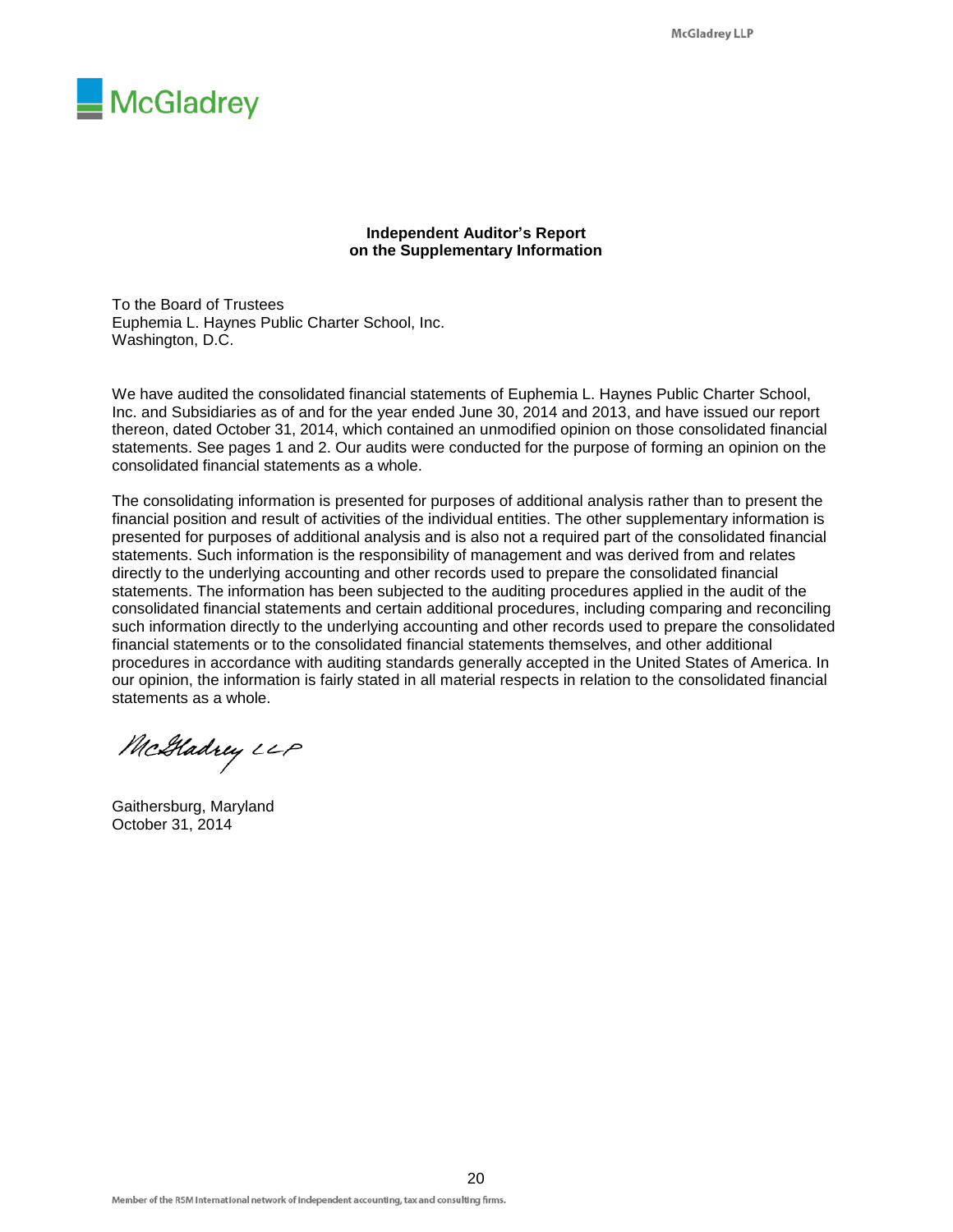# **Consolidating Balance Sheet June 30, 2014**

|                                                                                                 |                  | <b>ELH</b>        | <b>ELH</b>   | Elimination     |    |              |
|-------------------------------------------------------------------------------------------------|------------------|-------------------|--------------|-----------------|----|--------------|
| <b>Assets</b>                                                                                   | <b>EL Haynes</b> | <b>QALICB LLC</b> | Kansas, Inc. | <b>Entries</b>  |    | Total        |
| <b>Current Assets</b>                                                                           |                  |                   |              |                 |    |              |
| Cash and cash equivalents                                                                       | \$<br>3,702,543  | \$<br>92,494      | \$<br>3      | \$              | S  | 3,795,040    |
| Accounts receivable                                                                             | 253,093          | 219               |              |                 |    | 253,312      |
| Promises to give                                                                                | 44,875           |                   |              |                 |    | 44,875       |
| Grants receivable                                                                               | 1,120,491        |                   |              |                 |    | 1,120,491    |
| Prepaid expenses                                                                                | 1,027,607        |                   | 1,687,493    | (2,515,248)     |    | 199,852      |
| <b>Total current assets</b>                                                                     | 6,148,609        | 92,713            | 1,687,496    | (2,515,248)     |    | 5,413,570    |
| <b>Restricted Cash</b>                                                                          | 1,802,082        | 1,173,331         |              |                 |    | 2,975,413    |
| Loan Issuance Costs, Net                                                                        | 883,473          | 1,343,304         | 799,675      |                 |    | 3,026,452    |
| <b>Prepaid Rent</b>                                                                             | 8,949,338        |                   |              | (8,949,338)     |    |              |
| Property and Equipment, Net                                                                     | 34, 167, 472     | 247,910           | 18,207,639   | (17, 254, 979)  |    | 35,368,042   |
| Due (to) From E.L. Haynes                                                                       | (152, 410)       | 18,864,664        | 19,932,747   | (38, 645, 001)  |    |              |
| Investment in ELH QALICB LLC                                                                    | 2,011,931        |                   |              | (2,011,931)     |    |              |
| Deposits                                                                                        | 1,640            |                   |              |                 |    | 1,640        |
| Loan Receivable                                                                                 | 7,380,291        |                   |              |                 |    | 7,380,291    |
|                                                                                                 | \$<br>61,192,426 | \$21,721,922      | \$40,627,557 | \$ (69,376,497) |    | \$54,165,408 |
| <b>Liabilities and Net Assets</b><br><b>Current Liabilities</b><br>Accounts payable and accrued |                  |                   |              |                 |    |              |
| expenses                                                                                        | \$<br>812,803    | \$<br>36,560      | \$           | \$              | \$ | 849,363      |
| Current portion of grant payable                                                                |                  | 458,014           |              |                 |    | 458,014      |
| Current portion of notes payable                                                                | 5,554,920        |                   | 579,120      |                 |    | 6,134,040    |
| Deferred revenue                                                                                | 32,008           |                   | 8,567,408    | (8, 567, 408)   |    | 32,008       |
| <b>Total current liabilities</b>                                                                | 6,399,731        | 494,574           | 9,146,528    | (8, 567, 408)   |    | 7,473,425    |
| Due to ELH QALICB LLC                                                                           |                  |                   |              |                 |    |              |
| and ELH Kansas LLC                                                                              | 38,645,001       |                   |              | (38, 645, 001)  |    |              |
| <b>Accrued Rent</b>                                                                             |                  |                   | 1,529,812    |                 |    | 1,529,812    |
| Deferred Gain on Sale-Leaseback                                                                 | 2,341,774        |                   | 8,861,045    | (11, 202, 819)  |    |              |
| Deferred Revenue                                                                                |                  |                   | 8,949,338    | (8,949,338)     |    |              |
| Notes Payable, Net of Current Portion                                                           |                  | 28,099,660        | 12,224,453   |                 |    | 40,324,113   |
| Bonds Payable, Net                                                                              | 12,619,561       |                   |              |                 |    | 12,619,561   |
|                                                                                                 | 60,006,067       | 28,594,234        | 40,711,176   | (67, 364, 566)  |    | 61,946,911   |
| Net Assets (Deficit)                                                                            |                  |                   |              |                 |    |              |
| Unrestricted                                                                                    | 645,123          | (6,872,312)       | (83, 619)    | (2,011,931)     |    | (8,322,739)  |
| Temporarily restricted                                                                          | 541,236          |                   |              |                 |    | 541,236      |
| <b>Total net assets</b>                                                                         | 1,186,359        | (6,872,312)       | (83, 619)    | (2,011,931)     |    | (7,781,503)  |
|                                                                                                 | \$<br>61,192,426 | \$21,721,922      | \$40,627,557 | \$ (69,376,497) |    | \$54,165,408 |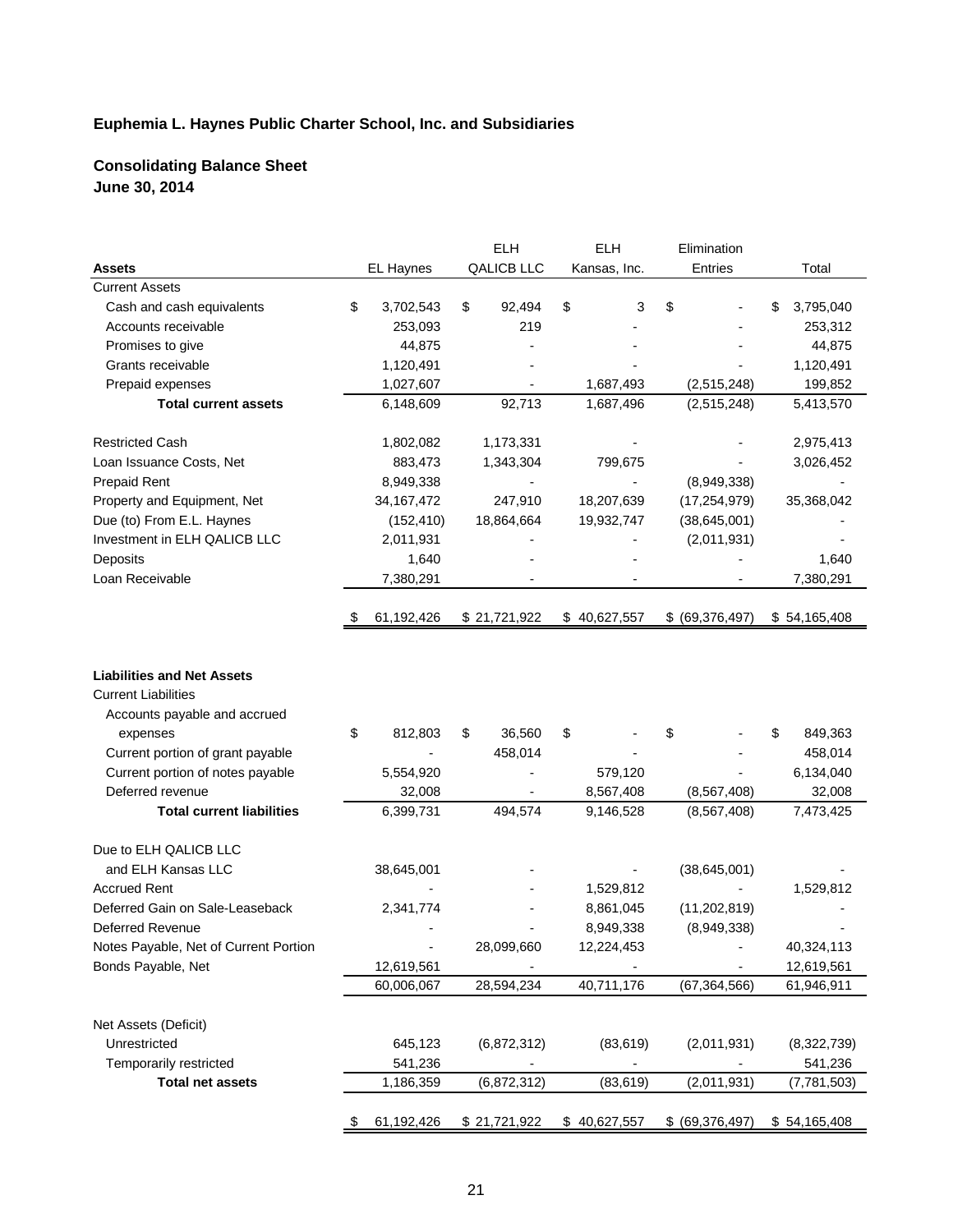# **Consolidating Statement of Activities Year Ended June 30, 2014**

|                                          |                                     |             |    |              |    |               | <b>ELH</b> |              | <b>ELH</b> |                               |    |               |    |             |
|------------------------------------------|-------------------------------------|-------------|----|--------------|----|---------------|------------|--------------|------------|-------------------------------|----|---------------|----|-------------|
|                                          |                                     | EL Haynes   |    |              |    | QALICB LLC    |            | Kansas, Inc. |            |                               |    |               |    |             |
|                                          |                                     | Temporarily |    |              |    |               |            |              |            | Elimination<br><b>Entries</b> |    |               |    |             |
|                                          | Unrestricted<br>Restricted<br>Total |             |    | Unrestricted |    | Unrestricted  |            | Total        |            |                               |    |               |    |             |
| Revenue and Support                      |                                     |             |    |              |    |               |            |              |            |                               |    |               |    |             |
| Pupil allocation                         | \$                                  | 19,395,850  | \$ |              | \$ | 19,395,850    | \$         |              | \$         |                               | \$ |               |    | 19,395,850  |
| Other grants                             |                                     | 524,169     |    | 765,429      |    | 1,289,598     |            |              |            |                               |    |               |    | 1,289,598   |
| Federal grants                           |                                     | 2,107,077   |    |              |    | 2,107,077     |            |              |            |                               |    |               |    | 2,107,077   |
| Contributions                            |                                     | 639,482     |    |              |    | 639,482       |            |              |            |                               |    | (300,000)     |    | 339,482     |
| Program revenue                          |                                     | 242,978     |    |              |    | 242,978       |            |              |            |                               |    |               |    | 242,978     |
| Recognition of leaseback gain            |                                     | 68,203      |    |              |    | 68,203        |            |              |            |                               |    | (68, 203)     |    |             |
| Interest income                          |                                     | 611,909     |    |              |    | 611,909       |            | 1,152        |            | 796,455                       |    | (796, 448)    |    | 613,068     |
| Rental revenue                           |                                     | 9,600       |    |              |    | 9,600         |            | 1,038,940    |            | 976,508                       |    | (2,015,452)   |    | 9,596       |
| Loss on investment in ELH                |                                     |             |    |              |    |               |            |              |            |                               |    |               |    |             |
| <b>QALICB LLC</b>                        |                                     | (13,592)    |    |              |    | (13, 592)     |            |              |            |                               |    | 13,592        |    |             |
| Net assets released from restrictions    |                                     | 780,894     |    | (780, 894)   |    |               |            |              |            |                               |    |               |    |             |
| Total revenue and support                |                                     | 24,366,570  |    | (15, 465)    |    | 24,351,105    |            | 1,040,092    |            | 1,772,963                     |    | (3, 166, 511) |    | 23,997,649  |
| <b>Expenses</b>                          |                                     |             |    |              |    |               |            |              |            |                               |    |               |    |             |
| Program services                         |                                     | 24,483,220  |    |              |    | 24,483,220    |            | 2,309,309    |            | 1,460,990                     |    | (3,037,520)   |    | 25,215,999  |
| General and administrative               |                                     | 621,591     |    |              |    | 621,591       |            | 57,985       |            | 36,685                        |    | (76, 270)     |    | 639,991     |
| Fundraising                              |                                     | 534.023     |    |              |    | 534,023       |            | 50,415       |            | 31,895                        |    | (66, 313)     |    | 550,020     |
| <b>Total expenses</b>                    |                                     | 25,638,834  |    | $\sim$       |    | 25,638,834    |            | 2,417,709    |            | 1,529,570                     |    | (3, 180, 103) |    | 26,406,010  |
| Change in net assets                     |                                     | (1,272,264) |    | (15, 465)    |    | (1, 287, 729) |            | (1,377,617)  |            | 243,393                       |    | 13,592        |    | (2,408,361) |
| Net Assets (Deficit)                     |                                     |             |    |              |    |               |            |              |            |                               |    |               |    |             |
| Beginning                                |                                     | 1,917,387   |    | 556,701      |    | 2,474,088     |            | (5,411,195)  |            | (327, 012)                    |    | (2,025,523)   |    | (5,289,642) |
| Distributions to noncontrolling interest |                                     |             |    |              |    |               |            | (83,500)     |            |                               |    |               |    | (83,500)    |
| Ending                                   | \$                                  | 645,123     | \$ | 541,236      | \$ | 1,186,359     | \$         | (6,872,312)  | \$         | (83, 619)                     | \$ | (2,011,931)   | \$ | (7,781,503) |